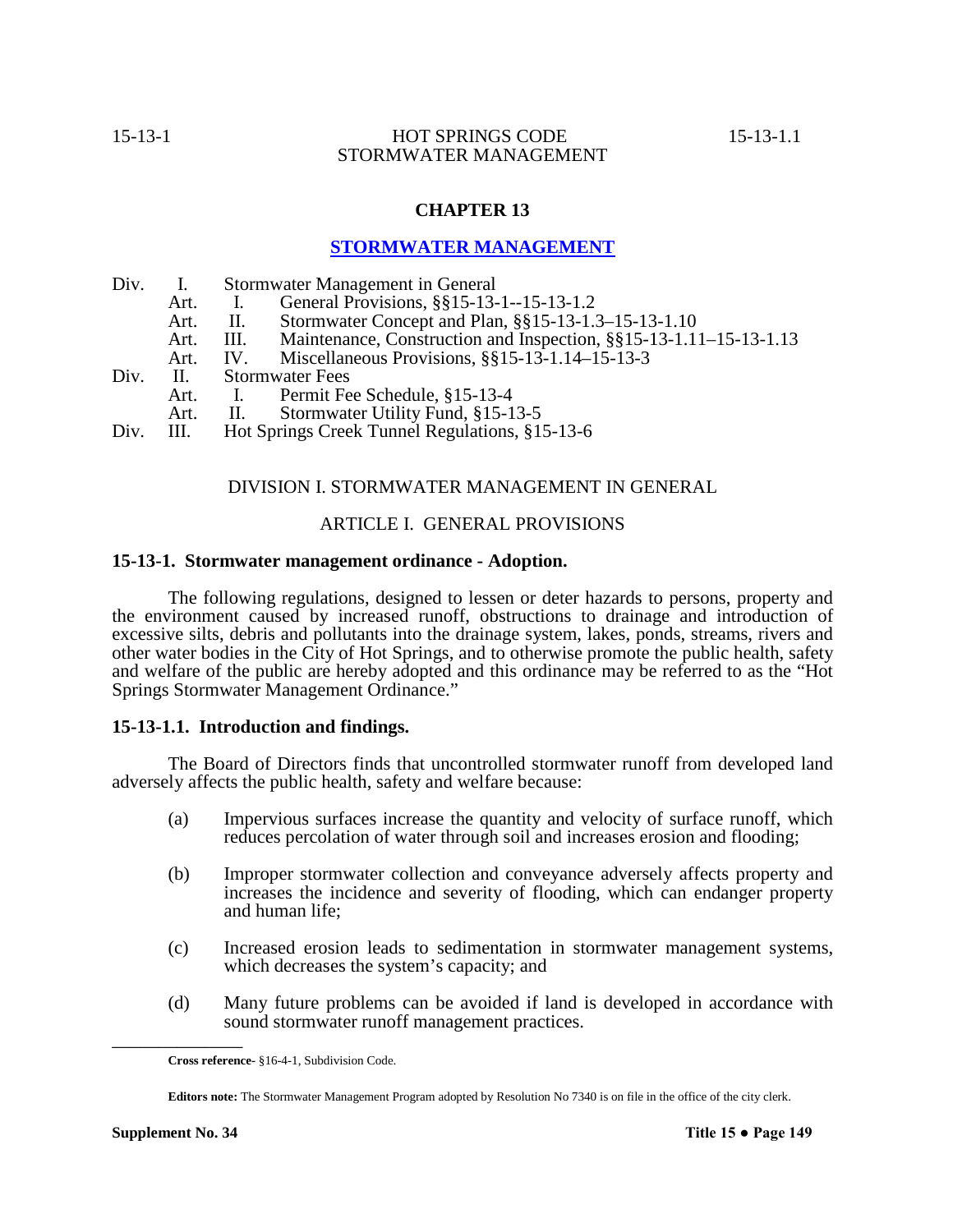# **15-13-1.2. Purpose and definitions.**

(a) The purpose of this ordinance is to set forth the minimum requirements for construction site erosion control and stormwater management associated with both future land development and existing developed land within the city. These requirements will diminish threats to public health, safety, public and private property and natural resources of the City of Hot Springs by establishing performance standards that:

- (1) Protect life and property from dangers associated with flooding;
- (2) Protect public and private property from damage resulting from runoff or erosion;
- (3) Ensure the annual runoff rates and volumes from post development site conditions mimic the annual runoff rates and volumes from pre-development site conditions;
- (4) Ensure the site design minimizes the generation of stormwater and maximizes pervious areas for stormwater treatment;
- (5) Promote regional stormwater management by watershed;
- (6) Provide a single, consistent set of performance standards that apply to all developments;
- (7) Protect water quality from nutrients, pathogens, toxic matters, debris and other contaminants;
- (8) Promote infiltration and groundwater recharge;
- (9) Provide a vegetated corridor (buffer) to protect water resources from development;
- (10) Protect functional values of natural water courses and wetlands;
- (11) Provide plant and animal habitat and support riparian ecosystems;
- (12) Achieve an 80% reduction in sediment load rates to the City of Hot Springs waters compared to no controls for all new development, a 40% reduction in sediment load rates compared to no controls for all redevelopment and street reconstruction, and a 20% reduction in sediment load rates compared to no controls for existing developments;
- (13) Minimize sedimentation to the water resources of the City of Hot Springs;
- (14) Protect functional values of natural water courses and wetlands;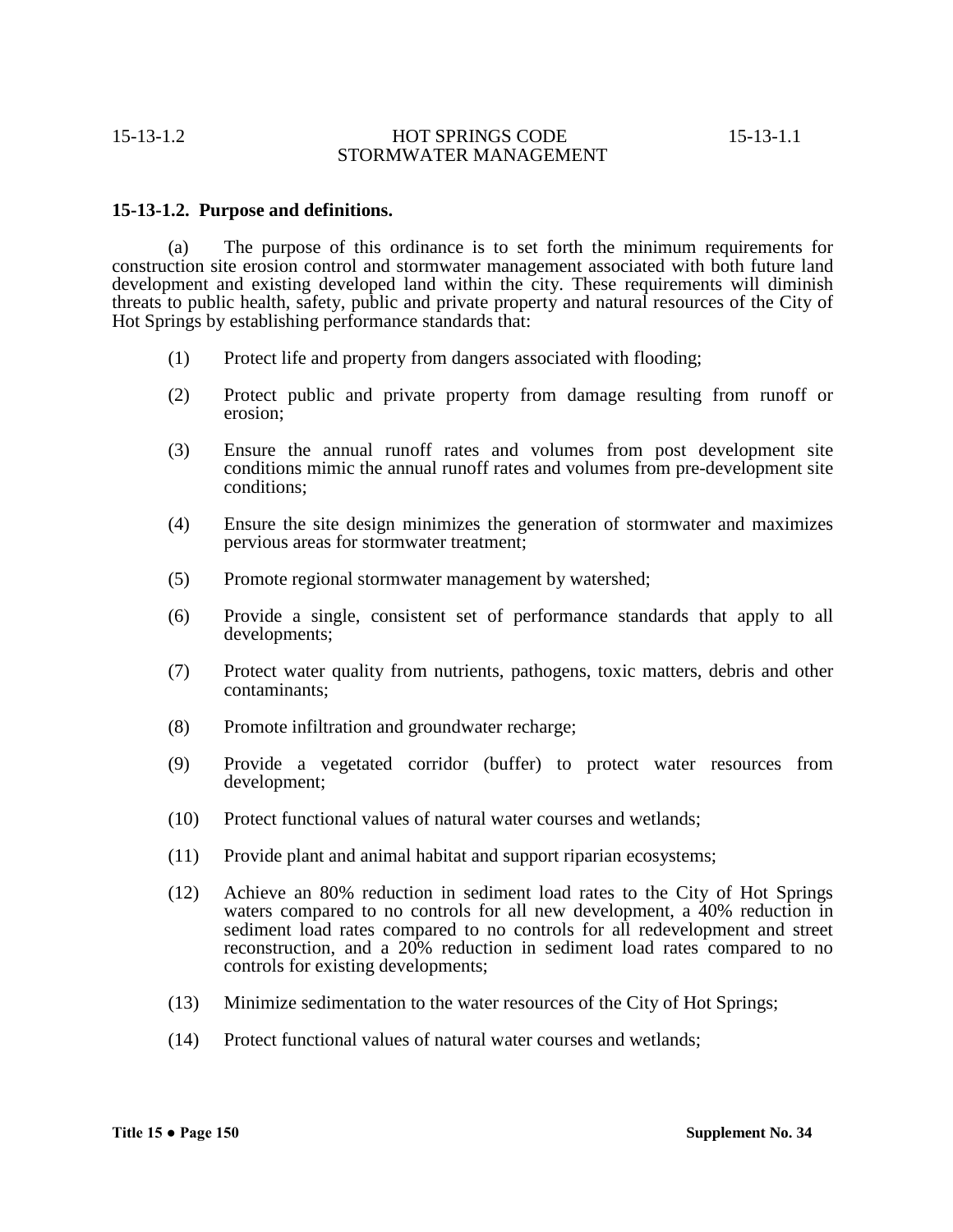- (15) Protect public and private property from damage resulting from runoff or erosion;
- (16) Control soil erosion and sedimentation to minimize soil deposition in streams and other receiving water bodies and storm drainage systems;
- (17) Require implementation of Best Management Practices to minimize the discharge of chemicals and other illicit discharges and pollutants, either directly or indirectly into the streams, rivers, lakes and other bodies of water; and into the city's drainage infrastructure; and
- (18) Assuring the City of Hot Springs is and will remain in compliance with federal and state law.

(b) The application of this ordinance and the provisions expressed herein shall be the minimum stormwater management requirements and shall not be deemed a limitation or repeal of any other powers granted by state statute. In addition, if site characteristics indicate that complying with these minimum requirements will not provide adequate designs or protection for local property or residents, it is the designer's responsibility to exceed the minimum requirements as necessary.

(c) Enforcement and administration of this ordinance shall be the responsibility of such office(s) or officer(s) as designated by the City Manager, hereinafter termed Administrative Authority. The Administrative Authority may appoint such inspectors and assistants as necessary to assist in the performance of these duties. The Administrative Authority shall also be responsible to address other stormwater issues as they relate to the city's compliance with its Small MS4 Storm Water Permit as issued by ADEQ to the City of Hot Springs.

(d) Definitions.As used in the Stormwater Management Ordinance, the following words and phrases shall have the following meanings:

*Best Management Practices (BMPs)* - Erosion and sediment control and water quality management practices that are the most effective and practicable means of controlling, preventing, and minimizing degradation of surface water, including avoidance of impacts, construction-phasing, minimizing the length of time soil areas are exposed, prohibitions, engineered systems, programs and other management practices published by state or designated area-wide planning agencies.

*Bio-retention* – (1) An engineered process to manage stormwater runoff, using the chemical, biological and physical properties afforded by a natural, terrestrial-based community of plants, microbes and soil. Bioretention provides two important functions: water quantity (flood) controls; and improves water quality through removal of pollutants and nutrients associated with runoff. (2) A method used for flow detention by utilizing infiltration. This method is normally used in small areas.

*C.H.S. (CHS)* – City of Hot Springs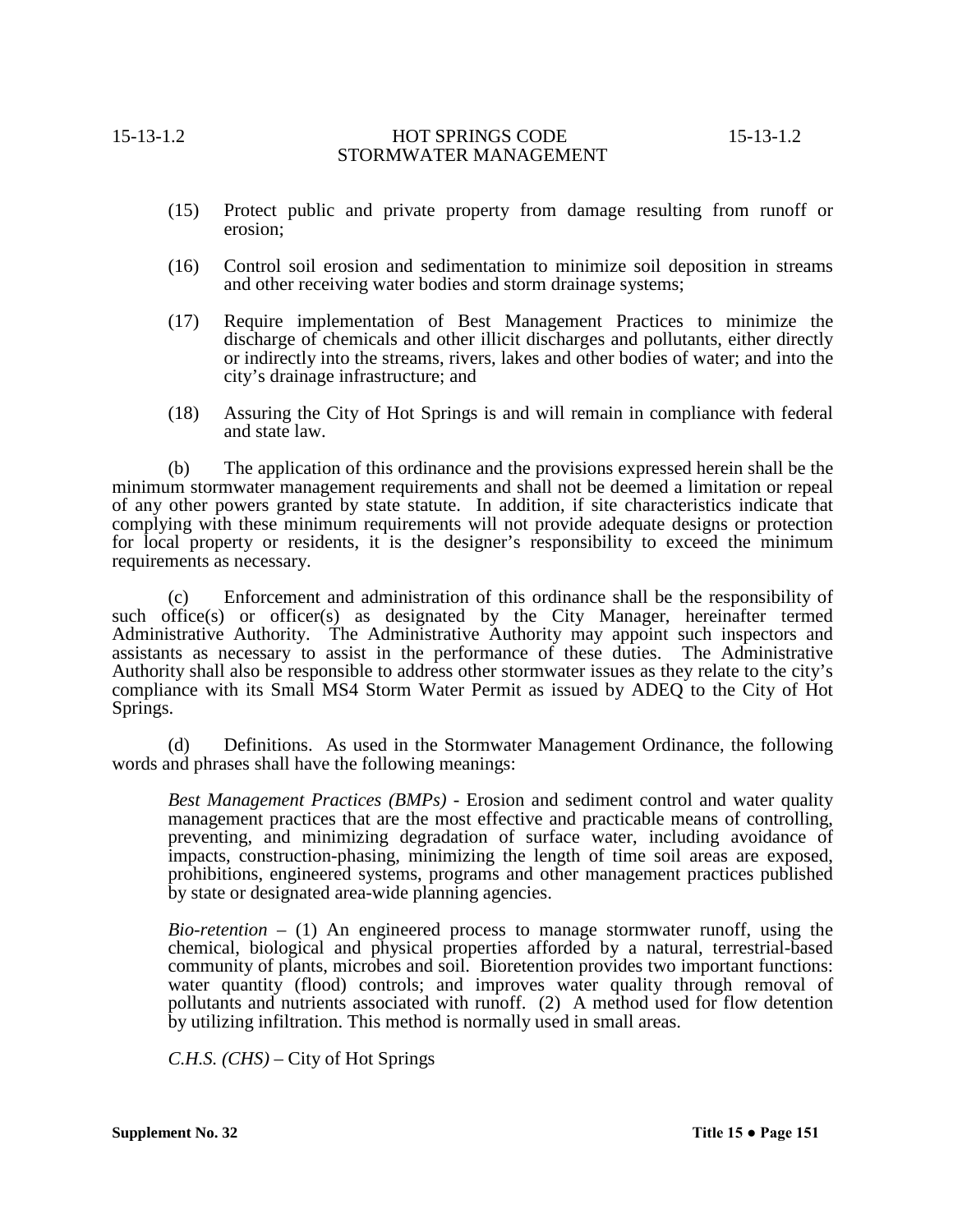*City engineer* – The civil engineer responsible for directing the city engineering department in the execution of its duties.

*City engineering department* - The department responsible for all stormwater management activities and implementation of the provisions of this ordinance.

*Collector and arterial streets and highways* **–** These are certain streets as depicted on the latest City of Hot Springs Master Street Plan Map for a particular design capacity and purpose.

*Commercial development* – means any development that is not heavy industrial or residential. The category includes, but is not limited to: hospitals, laboratories and other medical facilities, educational institutions, recreational facilities, plant nurseries, multi- apartment buildings, car wash facilities, mini-malls and other business complexes, shopping malls, hotels, office buildings, public warehouses and other light industrial complexes.

*Common plan of development* **-** A contiguous area where multiple separate and distinct land disturbing activities may be taking place at different times, on different schedules, but under one proposed plan. One plan is broadly defined to include design, permit application, advertisement or physical demarcation indicating that land-disturbing activities may occur.

*Constructed wetlands* - an artificial wetland system designed to mitigate the impacts of urban runoff.

*Construction activity* - For this permit, construction activity includes construction activity as defined in 40 C.F.R. part  $122.26(b)(14)(x)$  and small construction activity as defined in 40 C.F.R. part  $122.26(b)(15)$ . This includes a disturbance to the land that results in a change in the topography, existing soil cover (both vegetative and nonvegetative), or the existing soil topography that may result in accelerated storm water runoff, leading to soil erosion and movement of sediment into surface waters or drainage systems. Examples of construction activity may include clearing, grading, filling and excavating. Construction activity includes the disturbance of less than one acre of total land area that is a part of a larger common plan of development or sale if the larger common plan will ultimately disturb one (1) acre or more.

*Construction site erosion control* - Preventing or reducing soil erosion and sedimentation from land disturbing activity.

*Contractor certification program* **-** a voluntary program in which the city will provide periodic seminars and training to educate contractors and other professionals on the proper procedures for installation and maintenance of erosion and sediment control measures and related matters. Refer to the City of Hot Springs Best Management Practices manual for additional information.

*Debris* - Any material including floating woody materials and other trash, suspended sediment, or bed load, moved by a flowing stream.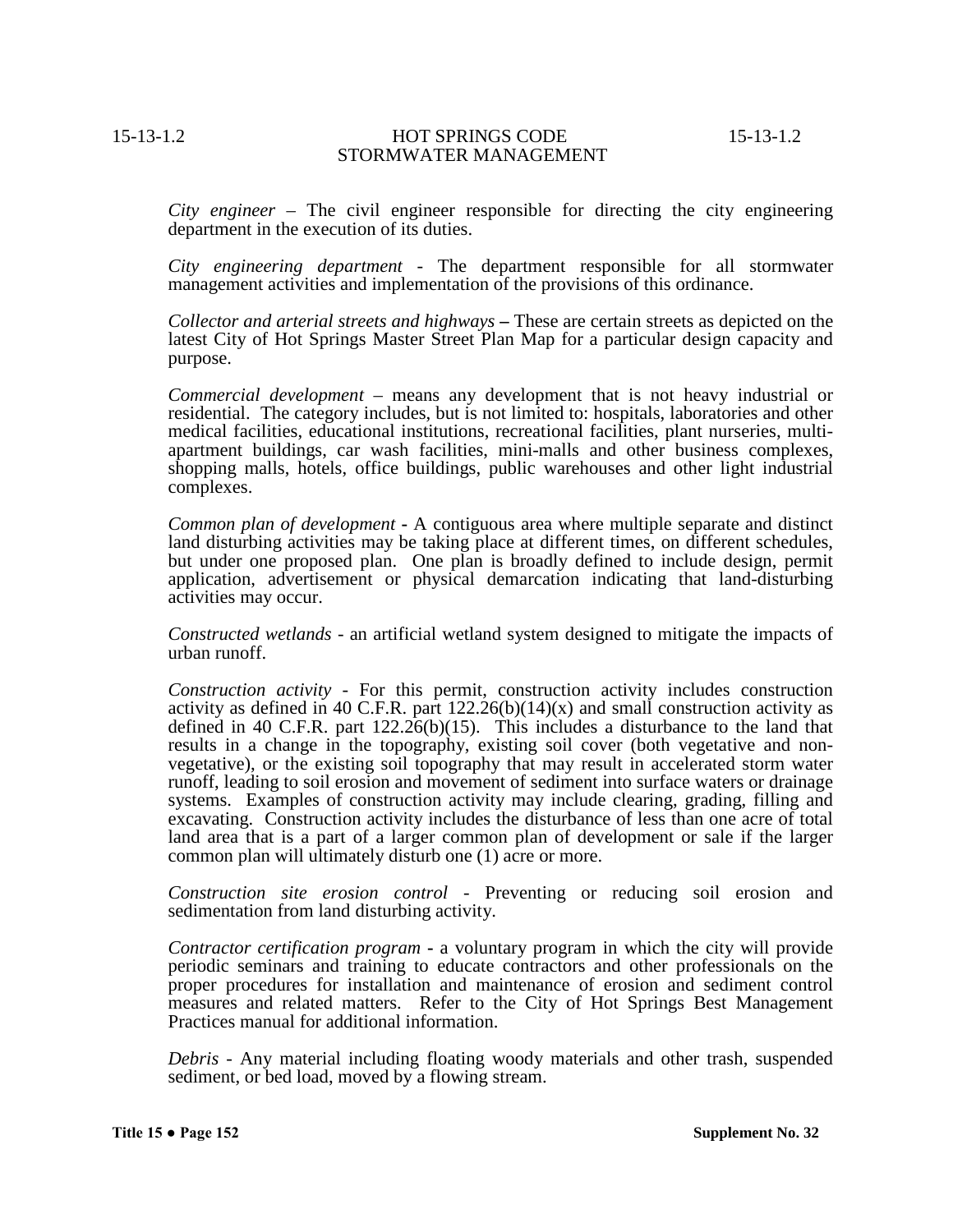*Detention* - The temporary detaining or storage of floodwater in reservoirs, on parking lots, on rooftops and other areas under predetermined and controlled conditions and accompanied by controlled release of the stored water.

*Detention basin* - An open excavation or depression in the ground surface used for temporary storage of stormwater prior to release downstream.

*Detention pond* - A stormwater detention facility which maintains a fixed minimum water elevation between runoff events except for the lowering resulting from losses of water due to infiltration or evaporation.

*Detention/Retention maintenance plan* **-** Pre and post construction maintenance is the responsibility of the owner or property owners association. Timing and methods must be described in the maintenance plan. Maintenance responsibilities include: sediment removal, outlet cleaning, mowing, herbicide spraying, litter control, and routine inspections. (Ord. No. 5628, §1(p), 1-8-08)

*Develop land* - To change the runoff characteristics of a parcel of land in conjunction with residential, commercial, industrial, or institutional construction or alteration.

*Developer* **–** Any person or entity proposing building or land improvements.

*Development* – Any construction, rehabilitation, redevelopment or reconstruction of any public or private residential project (whether single-family, multi-unit or planned unit development); industrial, commercial, retail and other non-residential projects, including public agency projects; or mass grading for future construction. It does not include routine maintenance to maintain original line and grade, hydraulic capacity. Or original purpose of facility, nor does it include emergency construction activities required to immediately protect public health and safety.

*Development* - Should generally mean any of the following actions undertaken by a public or private individual or entity:

- (a) The division of a lot, tract or parcel of land into two (2) or more lots, plots, sites, tracts, parcels or other divisions by plat or deed, or
- (b) Any land change, including, without limitation, clearing, tree removal, grubbing, stripping, dredging, grading, excavating, transporting and filling of land.

*Disturbed area* – means an area that is altered as a result of clearing, grading, and/or excavation.

*Drainage area* **–** All land area that contributes runoff to the same discharge point.

*Drainage basin* – All land area contributing to a given discharge point in terms of drainage.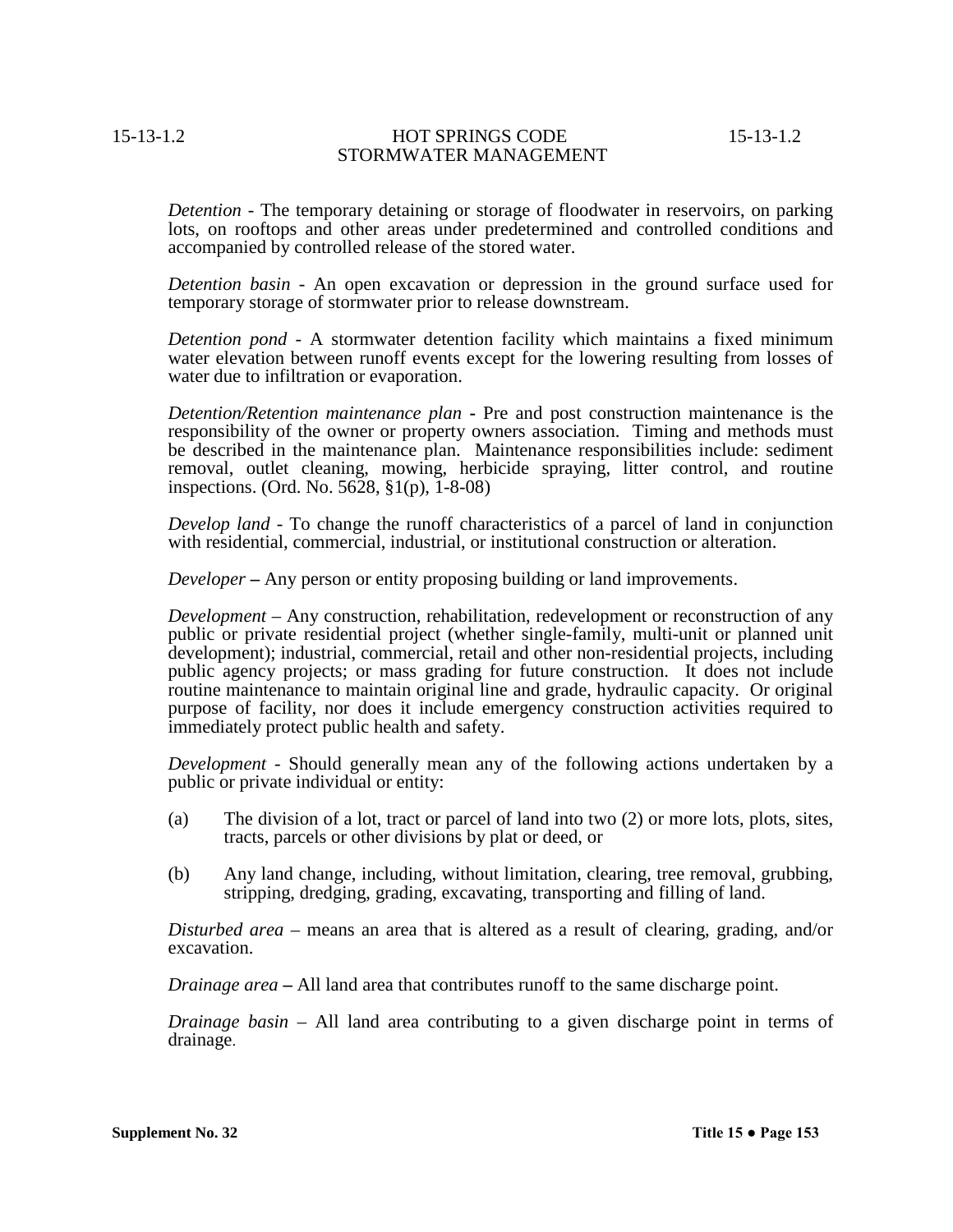*Drainage easement* **-** Authorization by a property owner for use by another party or parties for all or any portion of his/her land for a drainage and adjoining utility purposes. Easements shall be dedicated to the city when required or approved by the Administrative Authority.

*Drainage pipe* – Drainage conduit, which carries storm water flows in either a closed storm water sewer system or culverts. RCP, CMP & HDPE are some common drainage pipes used throughout the state.

*Duplex* – Two housing units that share a common wall.

*Easement* - Shall mean a grant or reservation by the owner of land for the use of such land by others for a specific purpose or purposes, and which must be included in the conveyance of land affected by such easement.

*Elevation or elevations* **–** All required elevations shall be based on mean sea level datum.

*Emergency Flood Insurance Program or emergency program* **-** Means the program as implemented on an emergency basis in accordance with the NFIP. It is intended as a program to provide a first layer amount of insurance on all insurable structures before the effective date of the initial FIRM.

*Engineer* – A person who is a registered professional engineer in the State of Arkansas.

*Engineer of record* - A registered professional engineer in Arkansas. This engineer shall supervise the design and construction of the development project and shall be acceptable to the City Engineer.

*Erosion* – the wearing away of land surfaces by the action of wind or water.

*Erosion prevention* - Measures employed to prevent erosion including but not limited to: soil stabilization practices, limited grading, mulch, temporary or permanent cover and construction phasing.

*Excavation* - Any act by which organic matter, earth, sand, gravel, rock or any other similar material is cut into, dug, quarried, uncovered, removed, displaced, relocated or bulldozed and shall include the resulting conditions.

*Existing development* **–** Buildings and other structures and impervious areas existing prior to ordinance adoption.

*Existing structure* – Means for the purposes of determining rates, structures for which the "start of construction" commenced before the effective date of the FIRM or before January 1, 1975, for FIRMs effective before that date.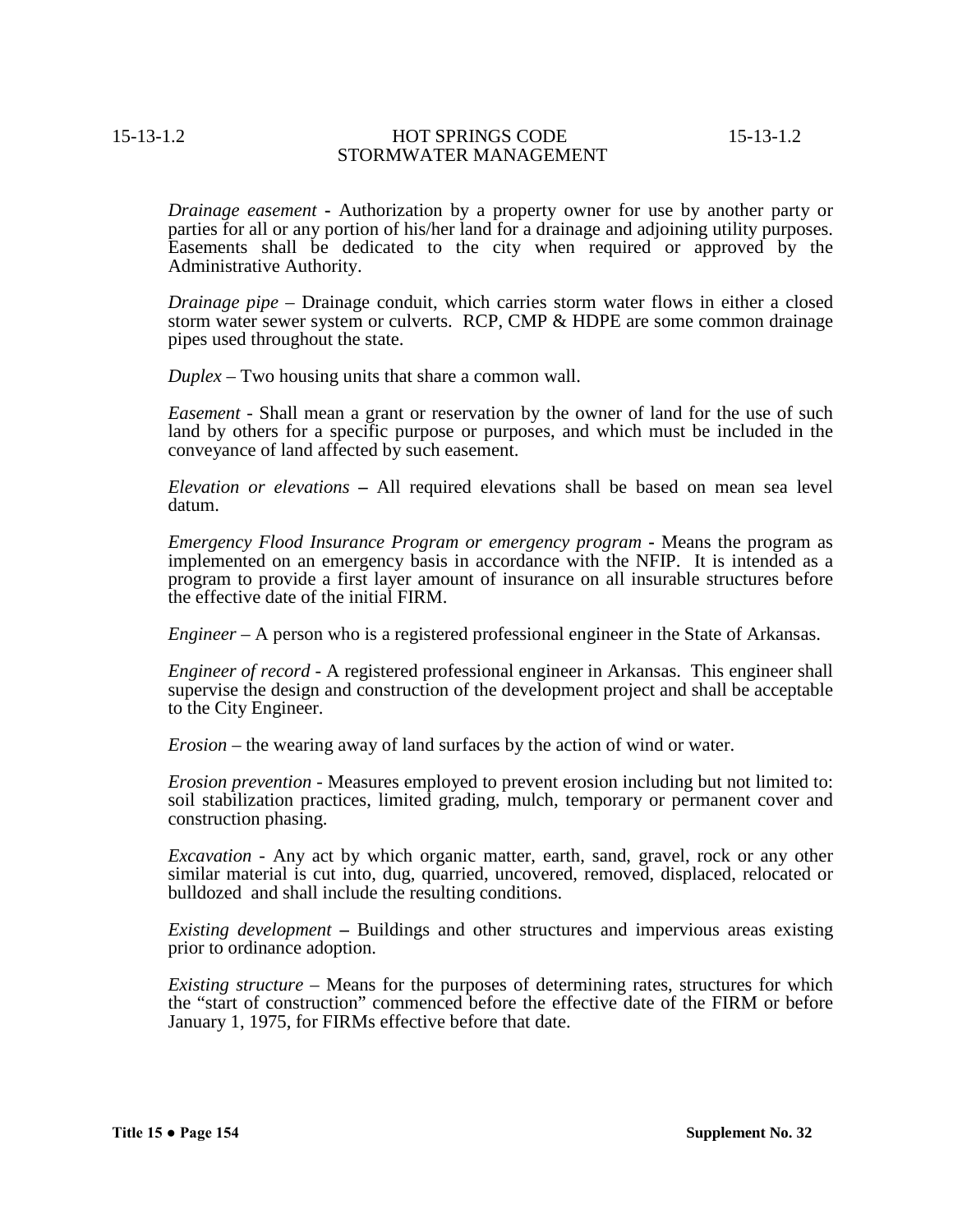*Fill* - Any act by which earth, sand, gravel, rock or any other material is deposited, placed, replaced, pushed, dumped, pulled, transported, or moved to a new location and shall include the resulting conditions.

*Final stabilization* **-** means that either:

- (a) All soil disturbing activities at the site have been completed and a uniform (e.g., evenly distributed, without large bare areas) perennial vegetative cover with a density of 80% of the native background vegetative cover for the area has been established on all unpaved areas and areas not covered by permanent structures, or equivalent permanent stabilization measures (such as the use of riprap, gabions, or geotextiles) have been employed; or (Ord. No. 5628, §(q), 1-8-08)
- (b) For individual lots in residential construction by either: (a) The homebuilder completing final stabilization as specified above, or (b) the homebuilder establishing temporary stabilization including perimeter controls for an individual lot prior to occupation of the home by the homeowner and informing the homeowner of the need for, and benefits of, final stabilization; or

(Homeowners typically have an incentive to put in the landscaping functionally equivalent to final stabilization as quick as possible to keep mud out of their homes and off sidewalks and driveways.); or

(c) For construction projects on land used for agricultural purposes (e.g., pipelines across crop or range land) final stabilization may be accomplished by returning the disturbed land to its preconstruction agricultural use. Areas disturbed that were not previously used for agricultural activities, such as buffer strips immediately adjacent to surface waters and drainage systems, and areas which are not being returned to their preconstruction agricultural use must meet the final stabilization criteria in (a) or (b) above.

*Freeboard* – The vertical clearance of the lowest structural member of the bridge superstructure above the water surface elevation of the overtopping flood; the vertical distance between the level of the water surface usually corresponding to the design flow and a point of interest such as levee top or specific location on the roadway grade.

*General contractor* - The party who signs the construction contract with the owner to construct the project described in the final plans and specifications. Where the construction project involves more than one contractor, the general contractor will be the party responsible for managing the project on behalf of the owner. In some cases, the owner may be the general contractor. In these cases, the owner may contract an individual as the operator who would become the Co-Permittee.

*Good housekeeping practice* – a common practice related to the storage, use, or cleanup of materials performed in a manner that minimizes the discharge of pollutants. Examples include cleaning up spills and leaks and storing materials in a manner that will contain any leaks and spills.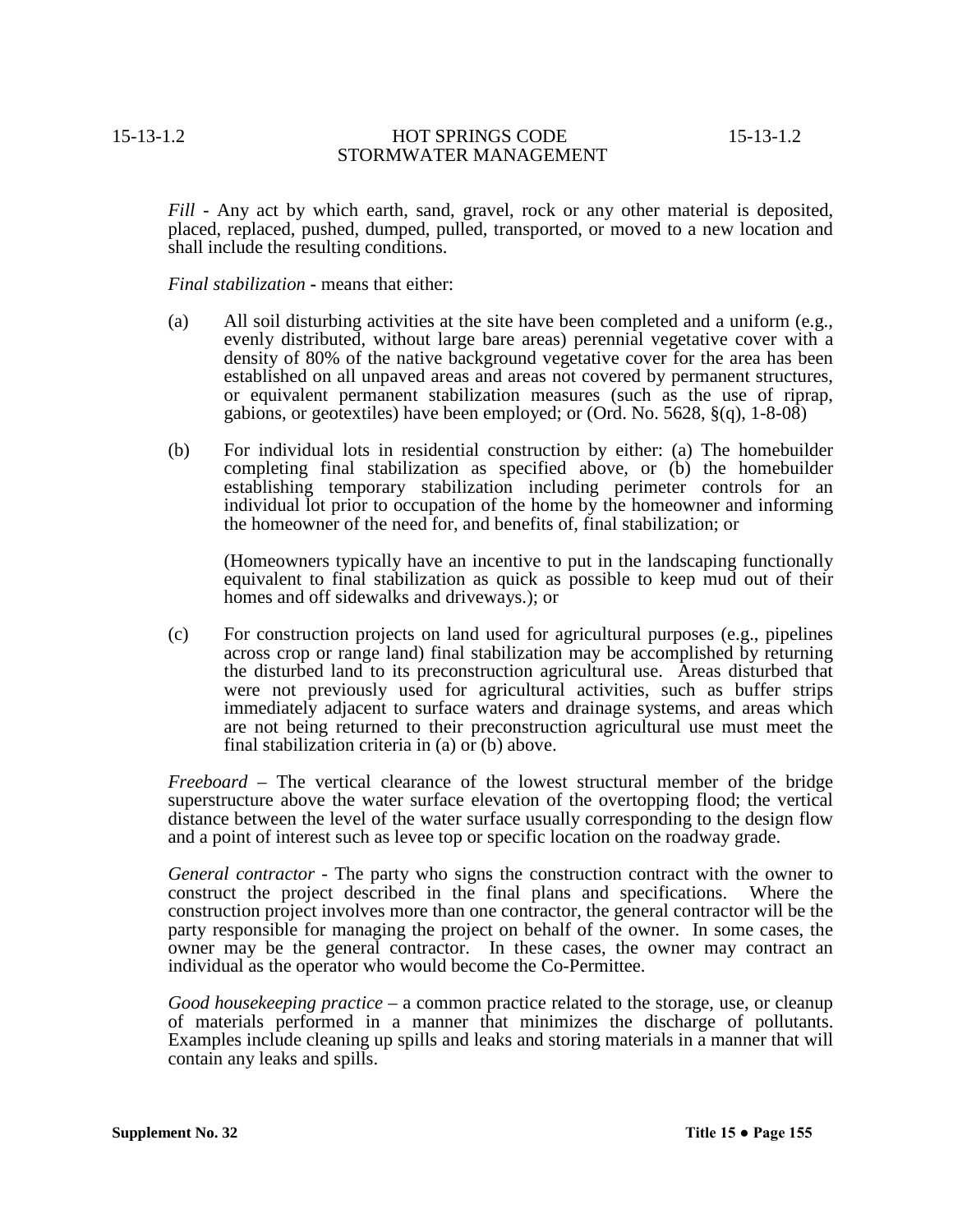*Grading* **-** Shall mean excavating, filling (including hydraulic fill), or stockpiling of earth material, or any combination thereof, including the land in its excavated or filled condition.

*Household hazardous waste* - A product that is discarded from a home or a similar source that is either ignitable, corrosive, reactive, or toxic (e.g. used motor oil, oil-based paint, auto batteries, gasoline, pesticides, etc.).

*Illegal discharge* - Any direct or indirect non-storm water discharge to the storm drain system, except as exempted in this Ordinance.

*Illegal/Illicit connections* - An illicit connection is defined as either of the following:

- (a) Any drain or conveyance, whether on the surface of subsurface, which allows illegal discharge to enter the storm drain system including, but not limited to, any conveyances which allow any non-storm water discharge including, sewage, process wastewater, and wash water to enter the storm drain system and any connections to the storm drain system from indoor drains and sinks, regardless of whether said drain or connection had been previously allowed, permitted, or approved by an authorized enforcement agency or,
- (b) Any drain or conveyance connected from and commercial or industrial land use to the storm drain system which has not been documented in plans, maps or equivalent records and approved by an authorized enforcement agency.

*Impervious* – a hard surface (such as a parking lot), which prevents or retards the entry of water into the soil, thus causing water to run off the surface in greater quantities and at an increased flow rate. Examples include rooftops, sidewalks, patios, driveways, parking lots, storage areas, and concrete, asphalt, or gravel roads.

*Infiltration* – means the downward entry of water into the surface of the soil or the flow of a fluid through pores or small openings, commonly used in hydrology to denote the flow of water into soil material.

*Legal authority* – defined as the ability to impose and enforce statues, ordinances, and regulations to require control of pollutant sources and regulate the discharge of pollutants to the storm drain system, and to enter into interagency agreements, contracts, and memorandums of understanding.

*Litter* - Waste that is improperly disposed of on the street, sidewalk, lakes and other bodies of water, and in the general environment.

*Municipal separate storm sewer system (MS4)* – conveyance or system of conveyances (including roads with drainage systems, municipal streets, catch basins, curbs, gutters, ditches, man-made channels, or storm drains) owned or operated by a state, city, town, borough, county, parish, district, association or other public body (created by or pursuant to state law) having jurisdiction over disposal of sewage, industrial wastes,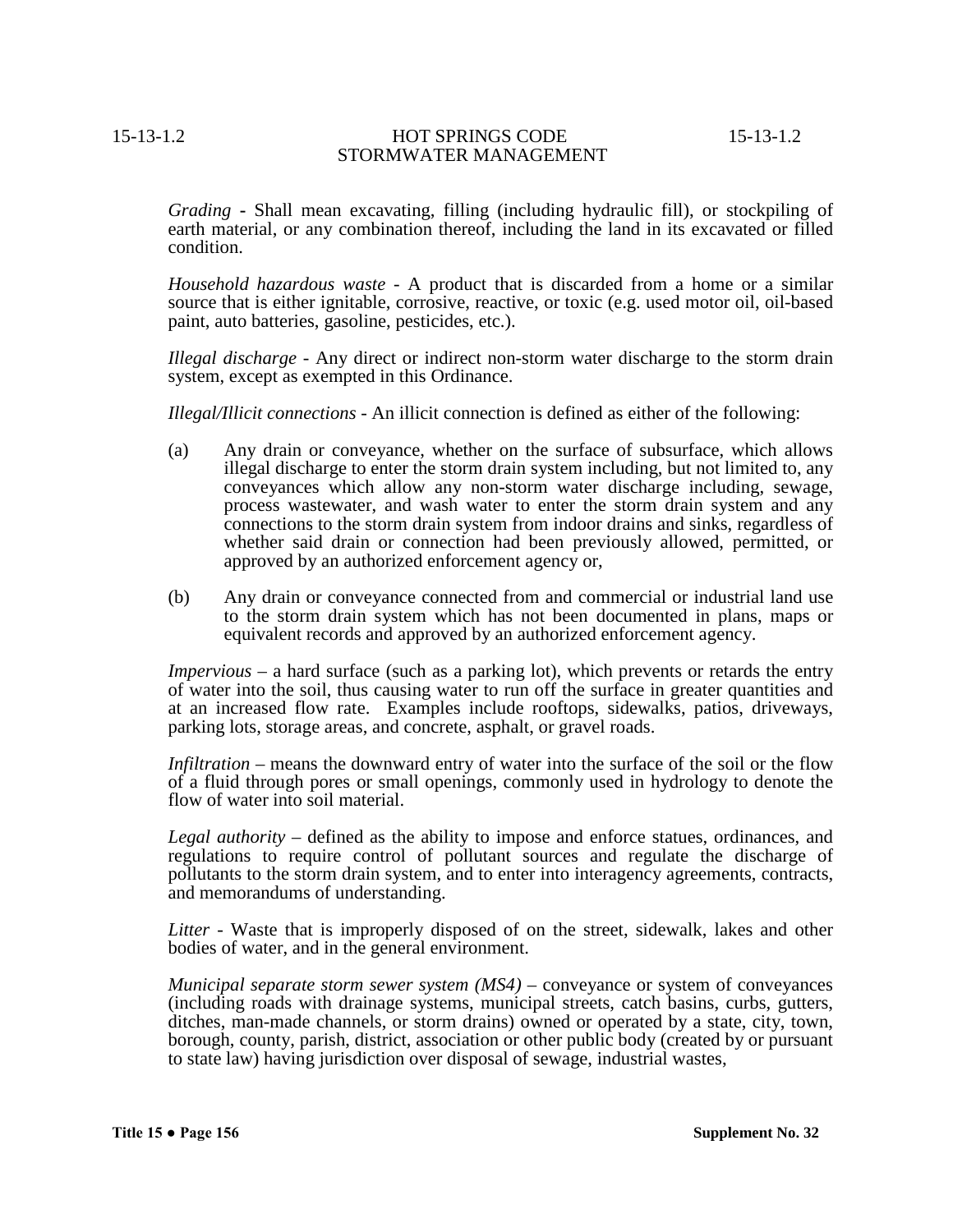stormwater, or other wastes, including special districts under state law such as a sewer district, flood control or drainage district, similar entity, and Indian tribe or an authorized Indian tribal organization, or a designated and approved management agency under Section 208 of the Clean Water Act that discharges to water of the United States.

*Natural waterways* - Shall mean waterways that are part of the natural topography. They usually maintain a continuous or seasonal flow during the year and are characterized as being irregular in cross-section with a meandering course. Construction channels such as drainage ditches shall not be considered natural waterways.

*New structure* **–** Structures for which the start of construction commences on or after the effective date of these regulations.

*Non-storm water discharge* - Any discharge to the storm drain system that is not composed entirely of storm water.

*Non-structural BMP* – a best management practice that does not require construction of a facility to control urban runoff.

*Notice of intent (NOI)* - Application form for obtaining coverage under a General Storm Water Permit for construction activities that disturbs one or more acres or for industrial activities.

*Notice of termination* **–** A notice to terminate coverage under this permit after construction is complete, the site has undergone final stabilization, and maintenance agreements for all permanent facilities have been established, in accordance with all applicable conditions of this permit.

*NPDES* – National Pollutant Discharge Elimination System initiated in 1972 by the amendments to the Federal Water Pollution Control Act (the Clean Water Act or CWA) to address the discharge of pollutants to navigable waters from point sources unless the discharge is authorized by an NPDES permit. The Water Quality Act of 1987 added section 402(p) to the CWA establishing phased and tiered requirements for stormwater discharge under the NPDES program.

*Owner* - The person or party possessing the title of the land on which the construction activities will occur; or if the construction activity is for a lease holder, the party or individual identified as the lease holder; or the contracting government agency responsible for the construction activity.

*Permittee* – A person, partnership or corporation to whom a permit is granted.

*Permittee* **-** A person or persons, firm, or governmental agency or other institution that signs the application submitted to AEDQ and is responsible for compliance with the terms and conditions of this permit.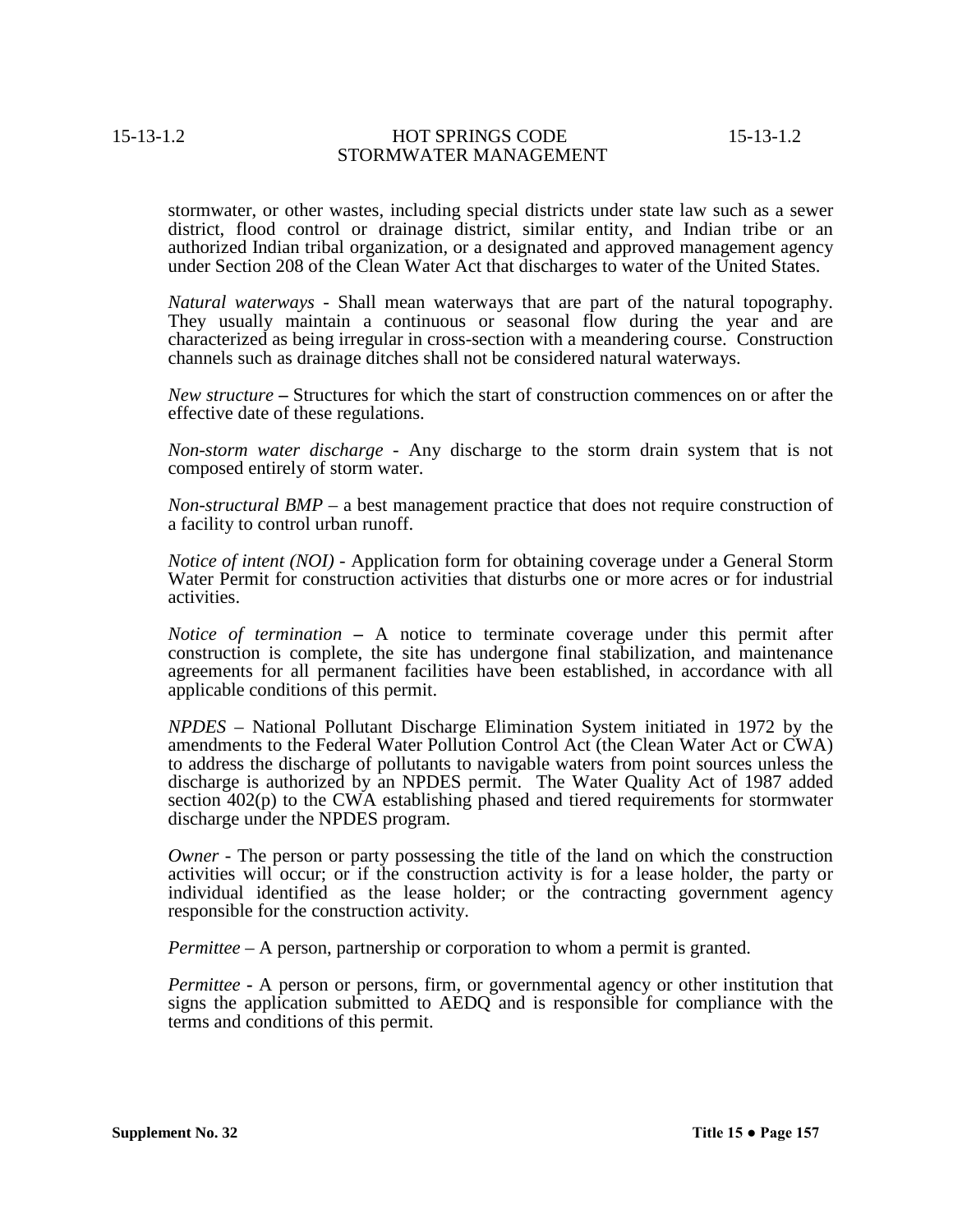*Person responsible for the land distributing activity* - The person who has or represents having financial or operation control over the land disturbing activity; and/or the landowner or person in possession or control of the land who directly or indirectly allowed the land disturbing activity or has benefitted from it or who has failed to comply with any provision of this ordinance.

*Point source* – pollution arising from a well-defined origin, such as a discharge from an industrial plant.

*Pollutant* – any introduced gas, liquid, or solid that makes a resource unfit for a specific purpose. A substance that pollutes air, water or land. They are defined in Section (502) of the federal Clean Water Act (33 U.S.C. ' 1362(6)). Specifically, pollutants that are carried by runoff from rainstorms or other watering activities. Examples of pollutants include but are not limited to the following:

- (a) Commercial and industrial waste (such as fuels, solvents, detergents, plastic pellets, hazardous substances, fertilizers, pesticides, slag, ash, and sludge);
- (b) Metals such as cadmium, lead, zinc, copper, silver, nickel, and chromium; and non-metals such as phosphorus and arsenic;
- (c) Petroleum hydrocarbons (such as fuels, lubricants, surfactants, waste oils, solvents, coolants, and grease);
- (d) Excessive eroded soils, sediment, and particulate materials in amounts which may adversely affect the beneficial use of the receiving waters, flora, or fauna;
- (e) Animal wastes (such as discharge from confinement facilities, kennels, pens, recreational facilities, stables, and show facilities);
- (f) Substances having characteristics such as pH less than 6 or greater than 9, unusual coloration or turbidity, excessive levels of fecal coliform, fecal streptococcus, or enterococcus.

*Post-development* - Refers to the extent and distribution of land cover types anticipated to occur under conditions of full development of the submitted plan. This term is used to match pre- and post-development stormwater peak flows as required by the ordinance.

*Pre-developed conditions* - Those land use conditions that existed prior to the initiation of the land disturbing activity in terms of topography, vegetation, or land use and rate, volume, or direction of stormwater runoff.

*Pre-development* - Refers to the extent and distribution of land cover types present before the initiation of land development activity, assuming that all land uses prior to land disturbing activity and in "good" condition as described in the Natural Resources Conservation Service Technical Release 55, Urban Hydrology for Small Watersheds" (commonly known as TR-55). This term is used to match pre- and post-development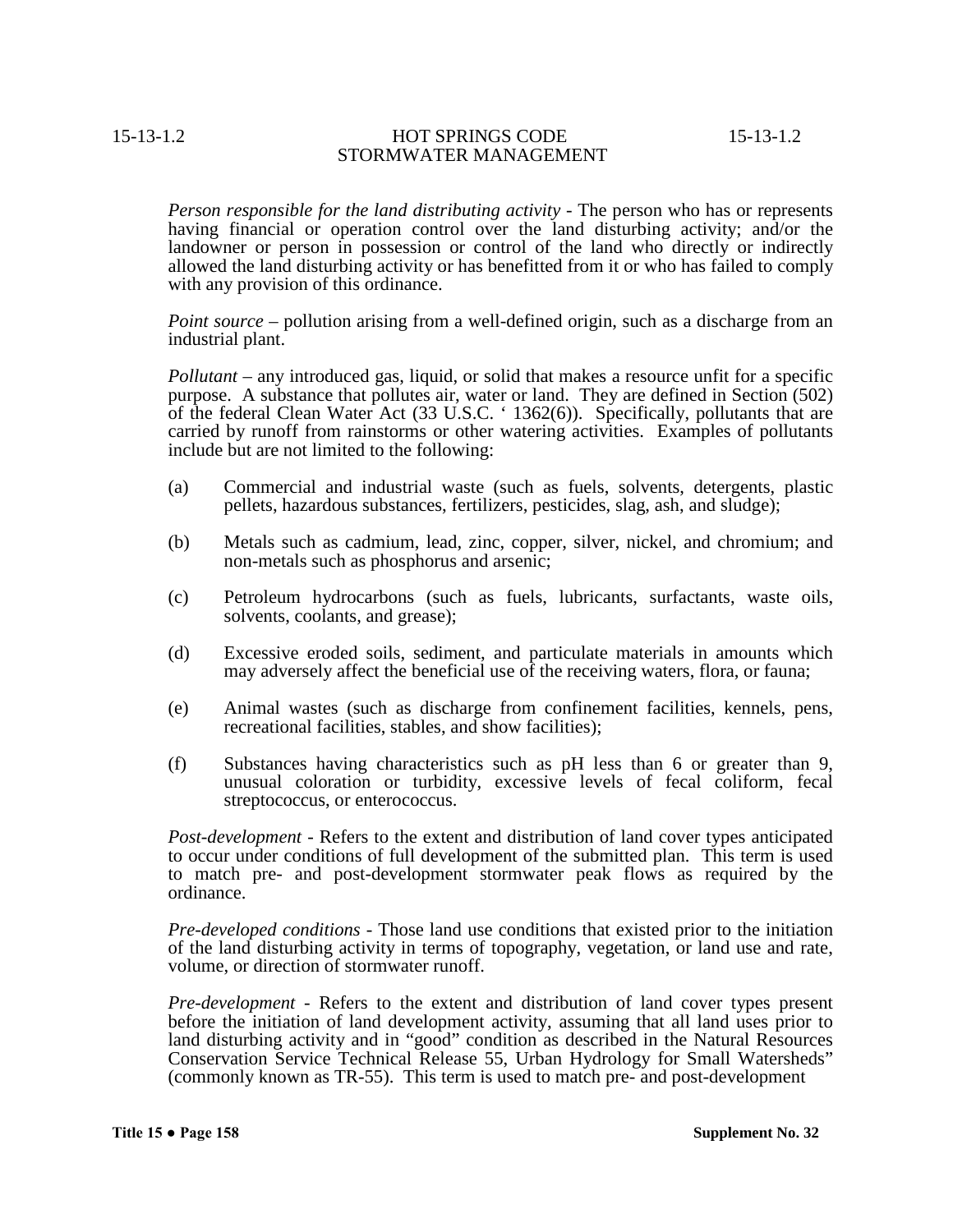stormwater peak flows as required by the ordinance. In a situation where cumulative impervious surface created after the adoption of this ordinance exceeds the 20,000 sq. ft. threshold, the pre-development conditions shall be those prior to any land disturbance.

*Raingarden* - (1) Shallow depressions designed to collect rain on the site – typically runoff from impervious surfaces such as roofs – and allow plants, bacteria and soils to clean the water as it seeps into the ground. (2) A strategically located low area planted with native vegetation that intercepts runoff. Other terms include mini-wetland, stormwater garden, water quality garden, stormwater marsh, backyard wetland or bioretention pond.

*Receiving water* – rivers, lakes, oceans, or other bodies that receive runoff.

*Redevelopment* – land-disturbing activity that results in the creation or addition or replacement of 5,000 square feet or more of impervious surface area on an already developed site. Where redevelopment results in an alteration to more than fifty percent of impervious surfaces of a previously existing development, and the existing development was not subject to post development storm water quality control requirements, the entire project must be mitigated. Where Redevelopment results in an alteration to less than fifty percent of impervious surfaces of a previously existing development, and the existing development was not subject to post development storm water quality control requirements, only the alteration must be mitigated, and not the entire development. Redevelopment does not include routine maintenance activities that are conducted to maintain original line and grade, hydraulic capacity, original purpose of facility or emergency redevelopment activity required to protect public health and safety. Existing single family structures are exempt from the redevelopment requirements.

*Registered landscape architect* - A landscape architect properly registered and licensed to conduct work within the State of Arkansas.

*Registered land surveyor* - A land surveyor properly registered and licensed to conduct work within the State of Arkansas.

*Registered professional engineer* - Shall mean a professional engineer properly registered and licensed to conduct work within the State of Arkansas.

*Regulatory floodway* – The floodplain area that is reserved in an open manner by Federal, State of local requirements, i.e., unconfined or unobstructed either horizontally or vertically, to provide for the discharge of the base flood so that the cumulative increase in water surface elevation is no more than a designated amount (not to exceed 1 foot as established by the Federal Emergency Management Agency (FEMA) for administering the National Flood Insurance Program).

*Retention structure* - A permanent structure whose primary purpose is to permanently store a give volume of stormwater runoff. Release of the given volume is by infiltration and/or evaporation.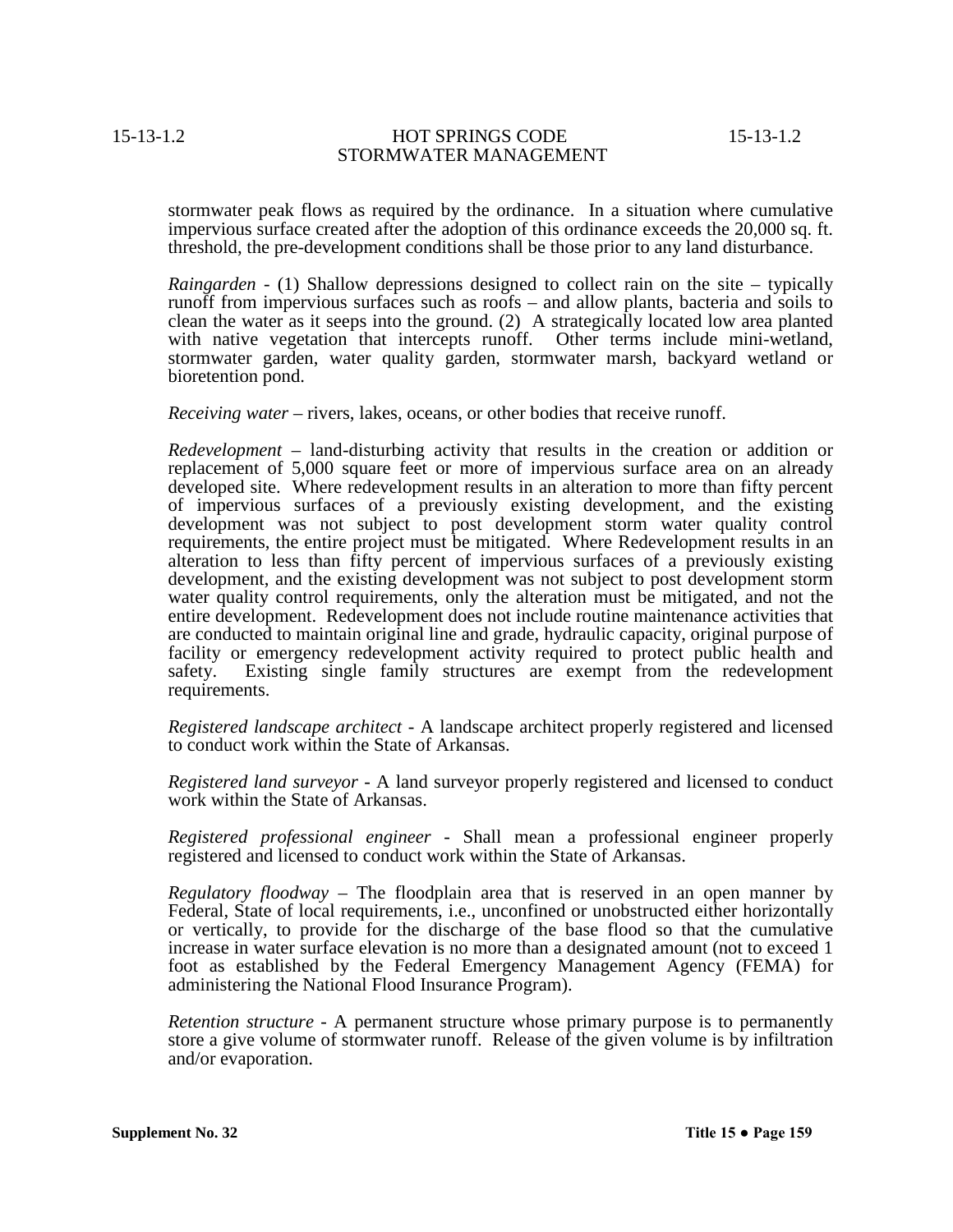*Riparian buffer* - A natural or vegetated area adjacent to streams and perennial water bodies through which stormwater flows in a diffuse manner, so that runoff does not become channelized and which provides for the infiltration of runoff and filtering of pollutants. The riparian buffer is measured landward (horizontal distance) from the stream bank on both sides of the stream or from the normal pool elevation of a perennial water body.

*Riverine* **–** means relating to, formed by, or resembling a river (including tributaries), stream, book, etc.

*Runoff* – the portion of rainfall or irrigation water and other watering activities also known as dry-weather flows that flow across the ground surface and eventually to receiving waters. Runoff can pick up pollutants from the air or the land and carry them to receiving waters.

*Sediment* – Fragmentary material that originates from weathering of rocks and is transported by, suspended in, or deposited by water.

*Sediment* - Solid earth material, both mineral and organic, that is in suspension, is being transported, or has been moved from its site of origin by air, water, gravity or ice, and has come to rest on the earth's surface at a different site.

*Sediment control* **-** Methods employed to prevent sediment from leaving the site. Sediment control practices include silt fences, sediment traps, earth dikes, drainage swales, check dams, subsurface drains, pipe slope drains, storm drain inlet protection, and temporary or permanent sedimentation basins.

*Stormwater* – Water which originates from atmospheric moisture (rainfall or snowmelt) and falls onto land, water, or other surfaces.

*Stormwater management plan* - The set of drawings and other documents that comprise all of the information and specifications for the drainage systems, structures, concepts and techniques that will be used to control stormwater as required by this Ordinance and the Stormwater Management Manual. Also included are the supporting engineering calculations and results of any computer analysis.

*Stormwater management manual* **-** The set of drainage policies, analysis methods, design charts, stormwater runoff methods, and design standards used by the City as the official design guidelines for drainage improvements consistent with this Ordinance. Any modifications will be made by the Administrative Authority consistent with the stated policies and intent of the Ordinance.

*Stormwater Pollution Prevention Plan (SWPPP)* – A plan designed to eliminate or reduce at the source the use, generation, or release of silts, toxic pollutants, hazardous substances, and hazardous wastes from entering storm waters.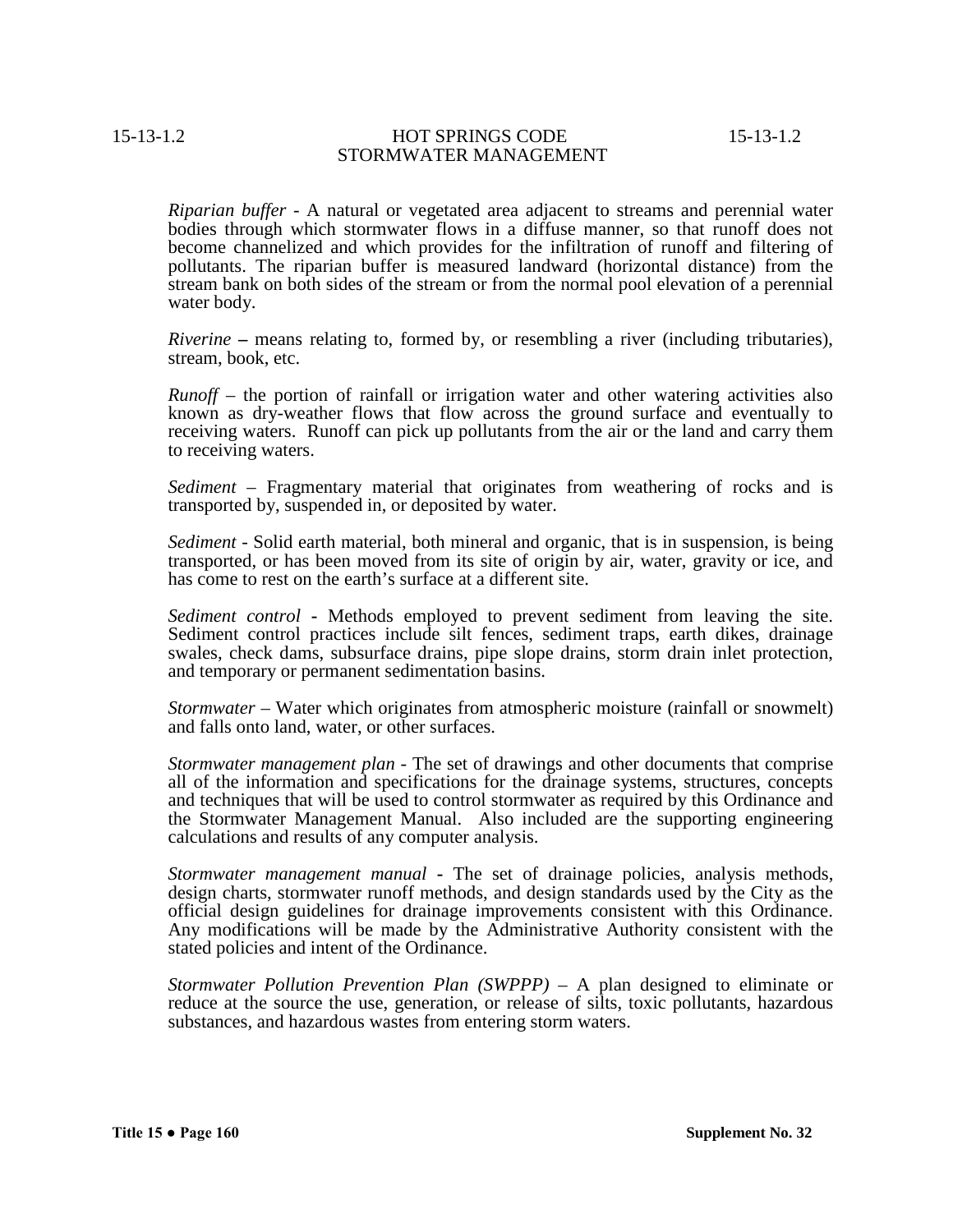*Stormwater runoff* **-** Water that results from precipitation which is not absorbed by the soil, evaporated into the atmosphere or entrapped by ground surface depressions and vegetation, which flows over the ground surface.

*Stream* – A body of running water.

*Triple fee* – Refers as to this ordinance as three (3) times the original cost of a permit which may be imposed on construction sites that have started land disturbance activities without approval or permits from the Administrative Authority. (Ord. No. 5628, §1(p), 1-8-08)

*Urban forestry* – (1) The management of trees for their contribution to the physiological, sociological, and economic well-being of urban society. Urban forestry deals with woodlands, groups of trees, and individual trees, where people live - it is multifaceted, for urban areas it includes a great variety of habitats (streets, parks, derelict corners, etc) where trees bestow a great variety of benefits and problems. (2) The art, science and technology of managing trees, forests, and natural systems in and around urban areas for the health and well being of communities.

*Waters of the state* **-** All streams, lakes, ponds, marshes, watercourses, waterways, wells, springs, reservoirs, aquifers, irrigation systems, drainage systems and all other bodies or accumulations of water, surface or underground, natural or artificial, public or private, which are contained within, flow through, or border upon the state or any portion thereof. The definitions of certain words and phrases as used throughout this ordinance are included in Appendix A hereof.

# ARTICLE II. STORMWATER CONCEPT AND PLAN

# **15-13-1.3. Performance standards and design criteria.**

(a) The City of Hot Springs Stormwater Management Manual, as adopted by this ordinance, shall be the source for design criteria and performance standards with respect to stormwater management.

(b) Stormwater concept and stormwater management plans and design reports that are incidental to the overall or ongoing site design shall be prepared and certified by an Engineer, Landscape Architect, or a Soil and Erosion Control Specialist with sufficient training and education in erosion control prevention and with approval by the Administration Authority. In addition, the person must verify that the plans have been designed in accordance with this ordinance and the standards and criteria stated or referred to in this ordinance. (Ord. No. 5628,  $§1(a), 1-8-08)$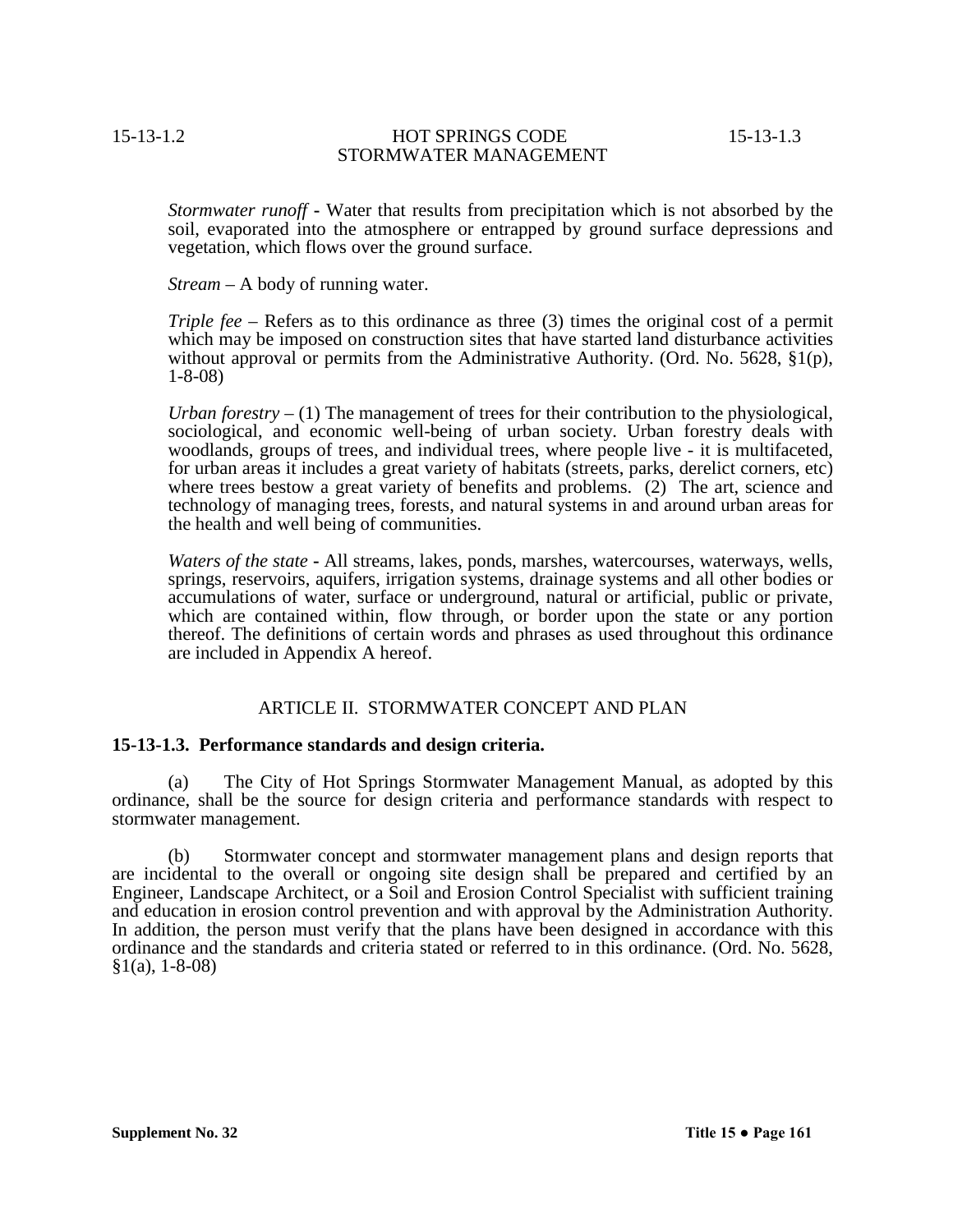## **15-13-1.4. Stormwater management permit.**

The stormwater management permit does not authorize:

- (a) Discharges mixed with sources of non-stormwater unless the non-stormwater discharges are determined not to be a significant contributor of pollutants as defined in Part VII of the Arkansas General Permit No. ARR040000 to waters of the United States;
- (b) Stormwater discharges associated with industrial activity as defined in 40 CFR  $122.26(b)(14)(I)-(ix)$  and (xi), except as allowed under Part I.B.2.b;
- (c) Stormwater discharges associated with construction activity as defined in 40 CFR  $122.26(b)(14)(x)$  or 40 CFR  $122.26(b)(15)$ , except as allowed under Part I.B.2.a;
- (d) Stormwater discharges currently covered under an individual or other general NPDES permit;
- (e) Stormwater discharges whose direct, indirect, interrelated, interconnected, or interdependent impacts would jeopardize a listed endangered or threatened species or adversely modify designated critical habitat as defined by the U.S. Fish & Wildlife Services (USF&WS). http://endangered.fws.gov/;
- (f) Stormwater discharges or implementation of the stormwater management plan, which adversely affect properties listed or eligible for listing in the National Register of Historic Places, unless you are in compliance with requirements of the National Historic Preservation Act and have coordinated any necessary activities to avoid or minimize impacts with the appropriate State Historic Preservation Officer;
- (g) Stormwater discharges that will cause or contribute to non-attainment of water quality standards, including failure to protect and maintain existing designated uses of receiving waters. ADEQ may require an application for an individual NPDES permit to authorize discharges of stormwater from any activity that ADEQ determines to cause or makes a contribution to exceed a water quality standard or that ADEQ determines to cause or contribute to the loss of a designated use of receiving waters;
- (h) Discharges to waters for which there is an approved Total Maximum Daily Load and/or implementation plan (TMDL/IP) addressing discharges of stormwater associated with MS4s, unless the MS4 operator develops and certifies a SWMP that is consistent with the assumptions and allocations in the approved TMDL/IP. To be eligible for coverage under this general permit, operators must incorporate into their SWMP any conditions applicable to their discharges necessary for consistency with the assumptions and allocations of the TMDL/IP within any time frames established in the TMDL/IP. If a specific numeric waste load allocation has been established that would apply to the project's discharges,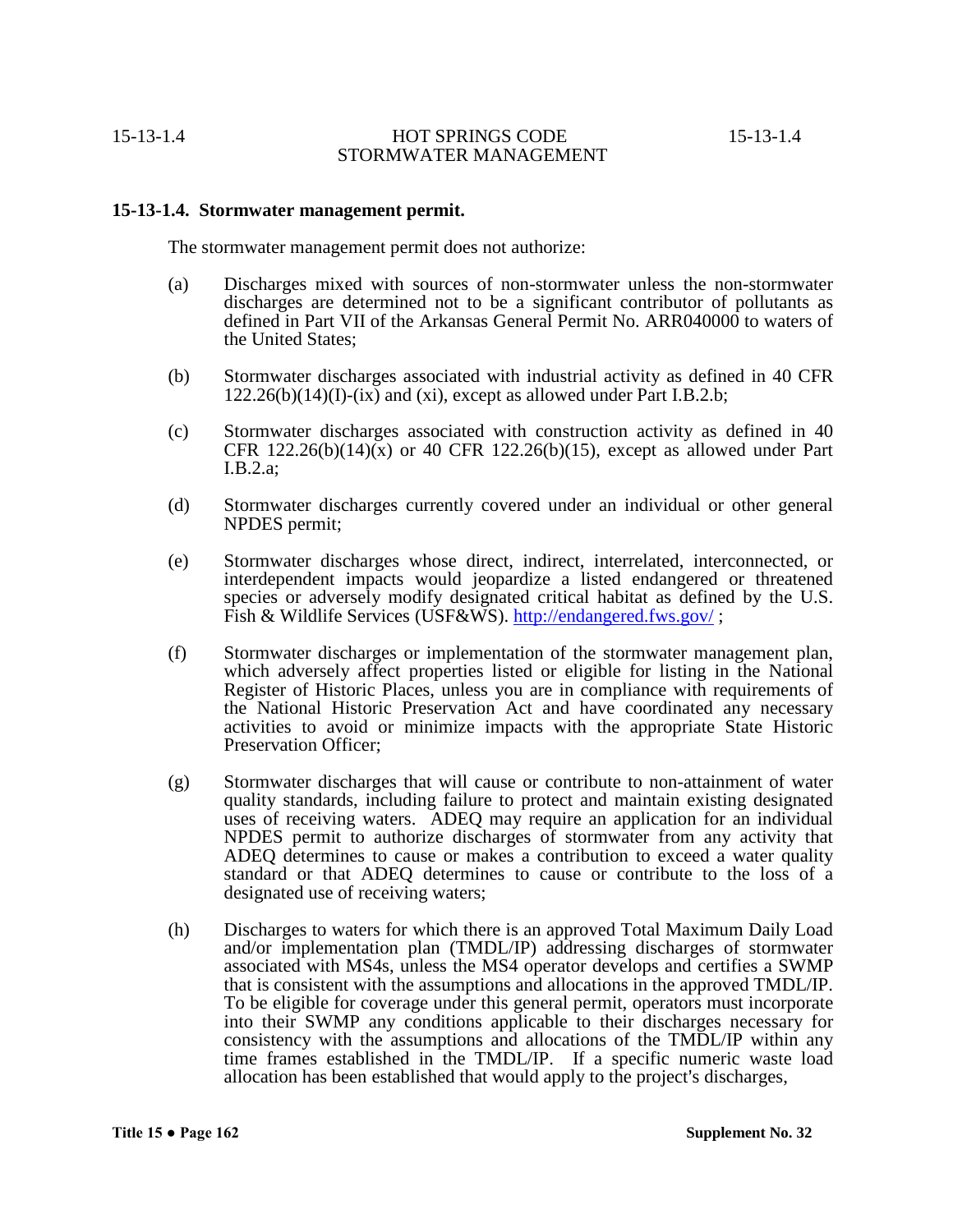the operator must incorporate that allocation into its SWMP and implement necessary steps to meet that allocation. Information regarding existing and proposed TMDLs can be obtained from the Water Quality Section of the ADEQ Water Division at (501) 682-0660 or from the ADEQ website at the following address: http://www.adeq.state.ar.us/water/branch\_planning/;

(i) Stormwater discharges which are prohibited for permitting in 40 CFR 122.4 of the federal regulation.

### **15-13-1.5. Stormwater submittal requirements.**

(a) Large, and Small Construction Sites as described below are required to submit the following documents prior to any earth moving activities:

- (1) Stormwater Management Plan
- (2) Stormwater Pollution Prevention Plan (SWPPP)
- (3) Stormwater Detention/Retention Plan (includes maintenance plan)(Ord. No. 5628, §1(b),1-8-08)
- (4) Stormwater Quality Plan
- (5) A copy of the approved ADEQ NPDES permit

(b) Special Construction Sites as described below are required to submit the following documents prior to any earth moving activities:

- (1) Post on-site (CHS) Stormwater Construction Notice (Ord. No. 5628, §1(c), 1-8- 08)
- (2) Develop Stormwater Pollution Prevention Plan (SWPPP)
- (3) Submit copy of SWPPP to CHS prior to construction for review.
- (4) Use Best Management Practices (BMPs) to reduce runoff.
- (5) Maintain SWPPP on-site and inspect stormwater controls weekly.
- (6) Remove all unnecessary BMPs after final stabilization.
- (7) Maintain a solid waste dumpster located at the site to properly dispose of building materials and solid waste.
- (c) Construction sites are defined as follows:
	- (1) Large construction sites include any construction sites that will result in the disturbance (e.g., clearing, grading, excavating, etc.) of five (5) or more acres of total land area.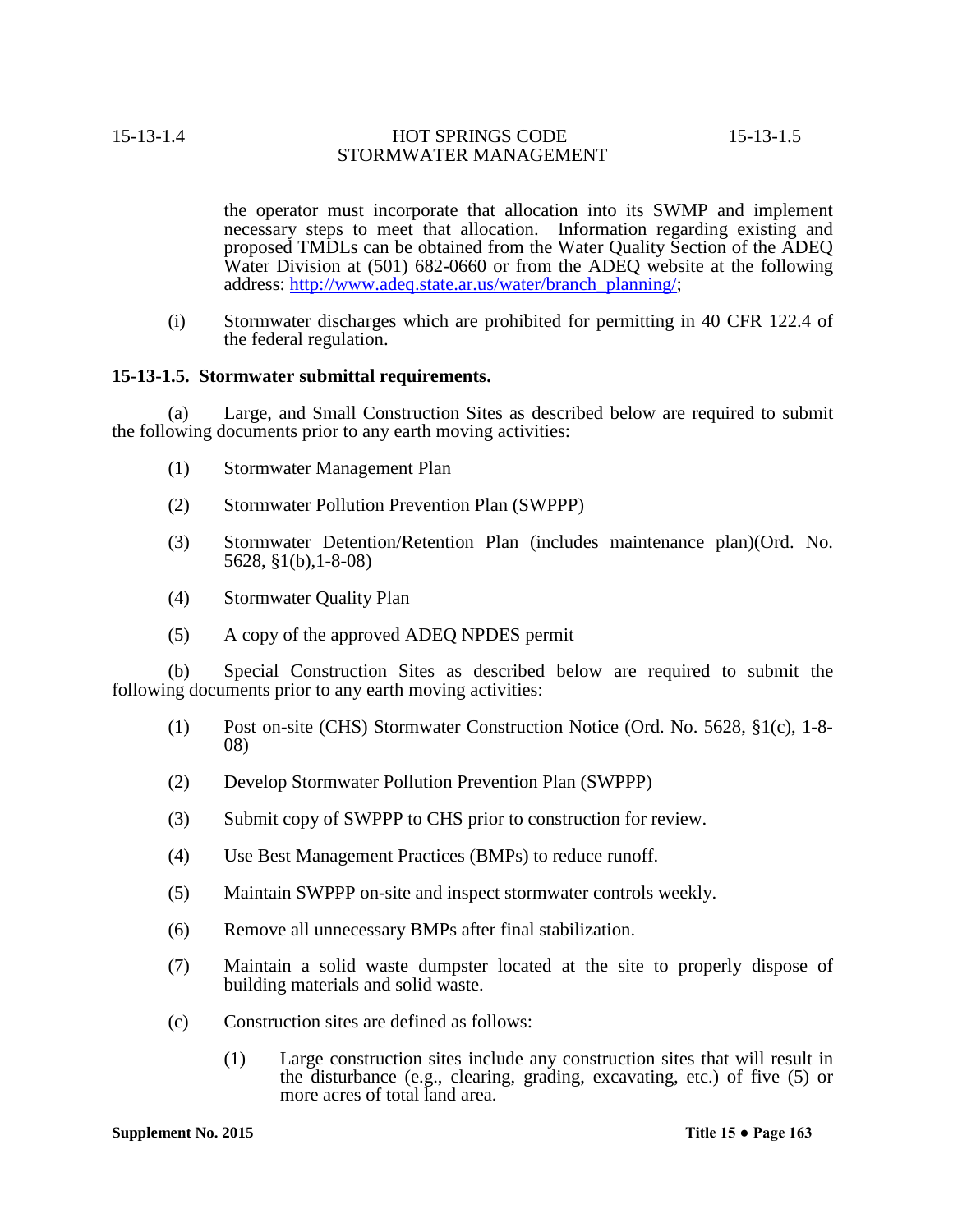- (2) Small construction sites include any construction activity that will result in the disturbance (e.g., clearing, grading, excavating, etc.) of greater than or equal to one (1) acre and less than five (5) acres of total land area or less than one (1) acre of total land area that is part of a larger common plan of development or sale if the larger common plan will ultimately disturb one (1) acre or more, but less than five  $(5)$  acres. Provided, however, that any new commercial construction site under (1) acre which includes construction activity that will result in the disturbance (e.g, clearing, grading, excavating, etc.) will meet the requirements of a small construction site.
- (3) Special Construction Sites: Any construction activity that meets the following definition:
	- a. Any construction activity (e.g., clearing, grading, excavating, etc.) less than 1 acre of land with the potential to pollute, which is adjacent to any lake, stream, tributary, creek or other flowing body of water.
	- b. Road, pipeline, and utility maintenance activities are not regulated under this permit unless one or more acres of underlying and/or surrounding soil are cleared, graded or excavated as part of the operation.
	- c. Road, pipeline and utility maintenance activities are regulated when bordering lakes or streams under either the small, medium or large construction site category. (Ord. No. 5628, §1(d), 1-8-08)

# **15-13-1.6. Stormwater and urban runoff pollution control.**

(a) Illegal dumping/disposal.No person shall throw, deposit, place, leave, maintain, or keep or permit to be thrown, placed, left, maintained or kept, any refuse, rubbish, garbage, or any other discarded or abandoned objects, articles, or accumulations, in or upon any street, alley, sidewalk, storm drain, inlet, catch basin, conduit or drainage structure, business place, or upon any public or private plot of land in the city, so that the same might be or become a pollutant, except in containers, recycling bags, or other lawfully established waste disposal facility.

(b) Disposal in storm sewer. No person shall intentionally dispose of grass, leaves, dirt, or other landscape debris into a water resource buffer, street, road, alley, catch basin, culvert, curb, gutter, inlet, ditch, natural watercourse, flood control channel, canal, storm drain or any fabricated natural conveyance.

(c) Illicit discharges and connections. No person shall cause any illicit discharge to enter the municipal stormwater system unless such discharge: (1) consists of non-stormwater that is authorized by an NPDES point source permit; or (2) is associated with fire fighting activities.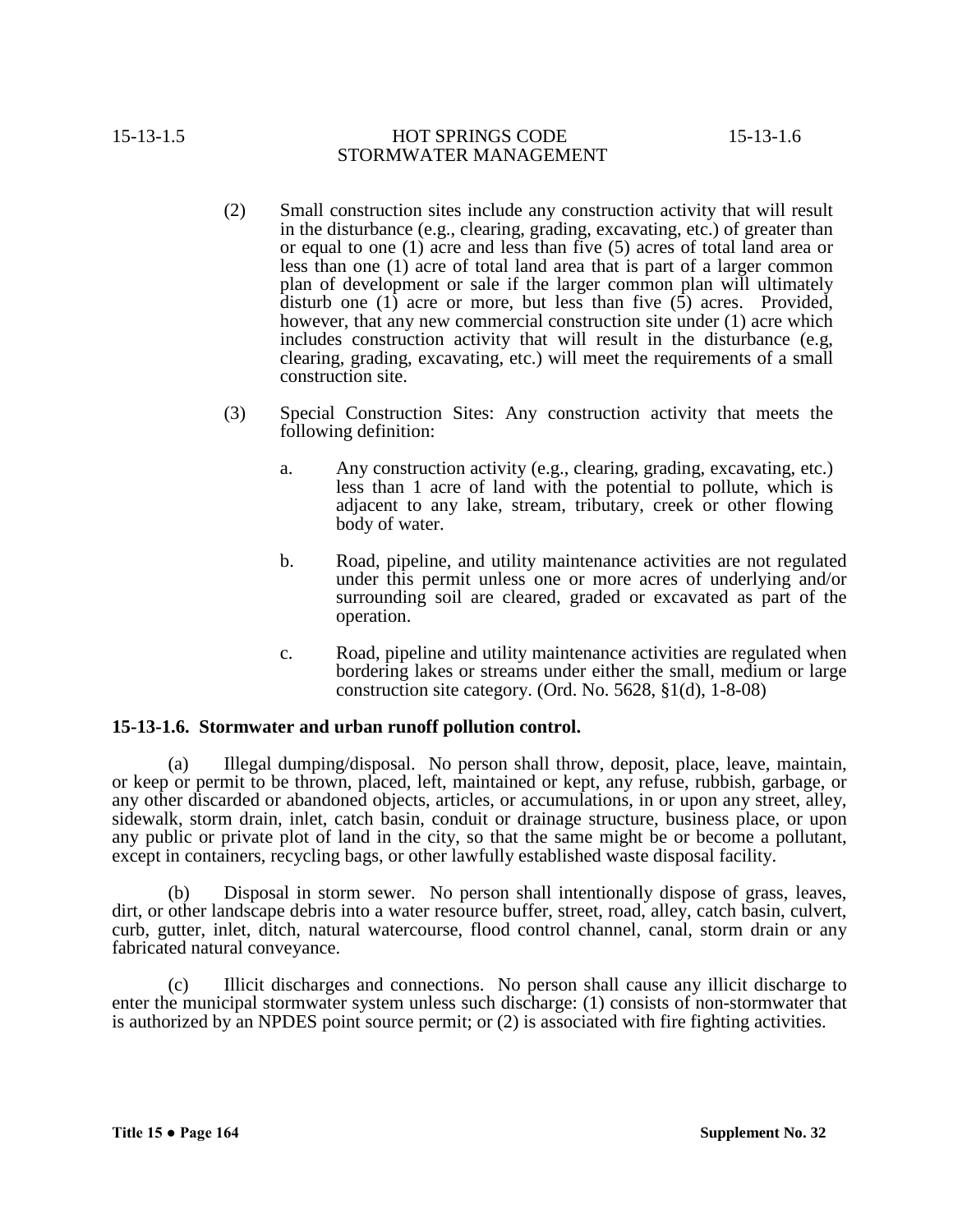(d) Storage of materials, machinery and equipment. Objects, such as motor vehicles including parts, containing grease, oil or other hazardous substances, and unsealed receptacles containing hazardous materials, shall not be stored in areas susceptible to runoff as is prohibited in areas identified by FEMA as designated floodplain areas identified as shown on current FEMA FIRM maps. Any machinery or equipment that is to be repaired or maintained in areas susceptible to runoff shall be placed in a confined area to contain leaks, spills or discharges.

(e) Removal of debris and residue.Debris and residue shall be removed, as noted below:

- (1) All motor vehicle parking lots shall be swept, at a minimum of twice a year to remove debris. Such debris shall be collected and properly disposed. However, parking lots are not required to be swept for one month following a day on which precipitation of one-half inch or more occurs.
- (2) Fuel and chemical residue or other types of potentially harmful material, such as animal waste, garbage or batteries, which is located in an area susceptible to runoff, shall be removed as soon as possible and disposed of properly. Household hazardous waste may be disposed of through city collection programs or at any other appropriate disposal site and shall not be placed in a trash container.

(f) Non-stormwater discharges. All discharges covered by this permit shall be composed entirely of stormwater except the following non-stormwater discharges that are combined with stormwater may be authorized by this permit:

- (1) Discharges from firefighting activities; fire hydrant flushings; water used to wash vehicles (where detergents are not used) or control dust; potable water sources including uncontaminated waterline flushings; irrigation drainage; routine external building wash down which does not use detergents; pavement washwaters where spills or leaks of toxic or hazardous materials have not occurred (unless all spilled materials have been removed) and where detergents are not used; uncontaminated air conditioning or compressor condensate; uncontaminated springs; uncontaminated ground water; foundation or footing drains where flows are not contaminated with process materials such as solvents; and uncontaminated excavations dewatering.
- (2) Except as described in  $(f)(1)$  above, discharges of material other than stormwater must be in compliance with an individual NPDES permit issued for the discharge.

(g) Good housekeeping provisions. Any owner or occupant of property within the city shall comply with the following good housekeeping requirements:

(1) Discharges. No person shall leave, deposit, discharge, dump, or otherwise expose any chemical or septic waste in an area where discharge to streets or storm drain system may occur. This section shall apply to both actual and potential discharges.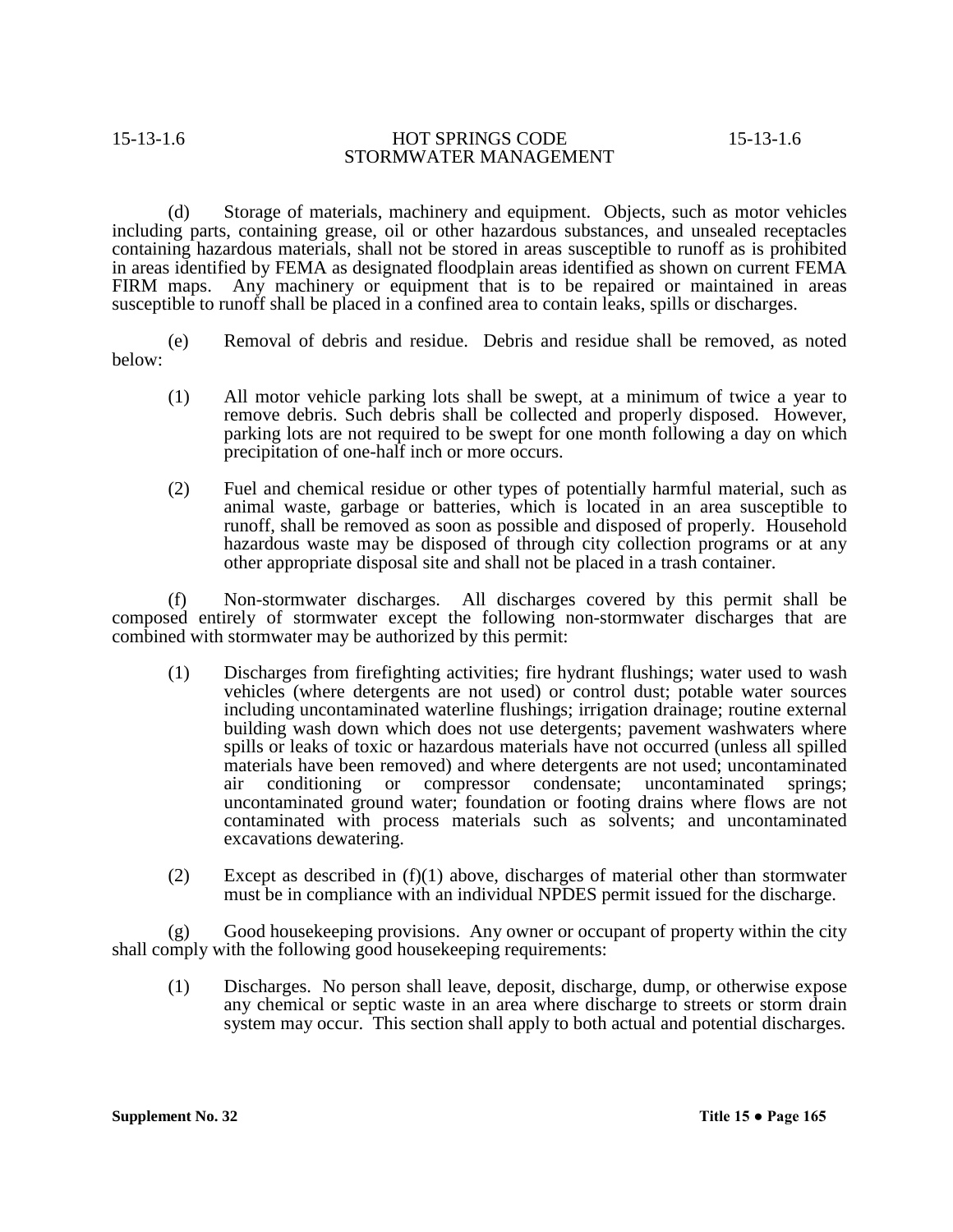- (2) Pools are not allowed to discharge chlorinated water into the stormwater system. Pool discharges should utilize a water filtering device if possible. (Ord. No. 5628,  $§1(e), 1-8-08)$
- (3) All large, medium, small and special construction sites must have solid waste dumpsters located at the site to properly dispose of building materials and solid waste.

(h) Construction site stormwater runoff control. Any owner, developer or occupant of property within the city shall install and maintain erosion and sediment controls during land disturbing activities (§15-13-1.4) in order to reduce pollutants from stormwater from entering waterways.

(i) Post-construction stormwater runoff control. Any owner, developer or occupant of property within the city shall install and maintain erosion and sediment controls during land disturbing activities (§15-13-1.4) from new development and redevelopment projects in order to reduce pollutants from stormwater from entering waterways.

(j) Runoff. Runoff of water from residential property shall be minimized to the maximum extent practicable. Runoff of water from the washing down of paved areas in commercial or industrial property is prohibited unless necessary for health or safety purposes and not in violation of any other provisions in community codes.

### **15-13-1.7. Stormwater Management Manual.**

(a) To assist in the design and evaluation of stormwater management facilities in the City of Hot Springs, a Stormwater Management Manual is hereby adopted. This manual contains the submittal requirements for development within the City of Hot Springs. The required submittal documents prior to earthmoving activities within the City of Hot Springs, which are addressed in the manual, are:

- (1) Stormwater Management Plan
- (2) Stormwater Pollution Prevention Plan
- (3) Detention/Retention Plan (includes maintenance plan) (Ord. No. 5628, §1(f), 1-8- 08)
- (4) Stormwater Quality Plan

(b) The City of Hot Springs will allow the use of the following software for the analysis of stormwater detention facilities: Pond 2, HEC-1, HEC-HMS or an acceptable equal approved by the Administrative Authority .

(b)Stormwater detention pond outlets shall be designed to limit the peak stormwater discharge rate of the 2-, 10-, 25-, 50-, and 100-year storm frequencies after development to pre-development rates. The principal outlet will be designed to safely convey the runoff resulting from a 25-year event chance storm. A second outlet, the emergency outlet, will be designed to safely convey the runoff resulting from a 100-year event storm.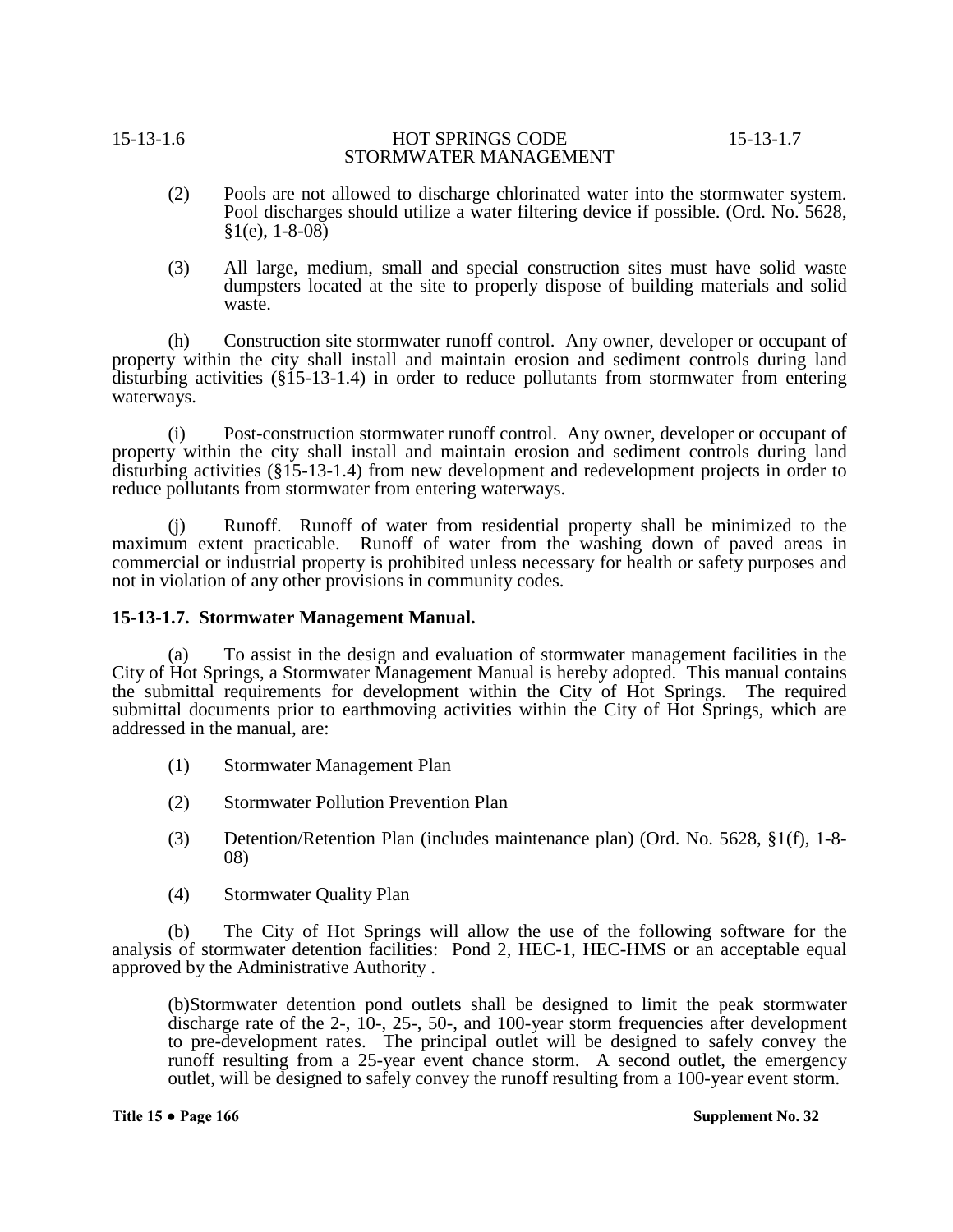(d) All private systems must be designed to discharge at pre-developed rates unless approved by the Administrative Authority. New stormwater drainage systems cannot tie into existing systems of lesser capacity. In other words, a larger pipe cannot discharge into a smaller pipe of lesser capacity.

## **15-13-1.8. Permits and fees required.**

(a) A stormwater management permit will be required for construction site activities and those activities associated with excavation, filling, grading and removal of trees or surface vegetation unless otherwise exempt by this ordinance. The permit application and required submittal documents, when applicable, shall include a copy of the permit coverage for large construction sites issued from the Arkansas Department of Environmental Quality (ADEQ). Approvals shall be secured per size of development from the City of Hot Springs and ADEQ, as applicable prior to starting any clearing or earth work. It is the developer's responsibility to determine if other permits are required and to secure them. (Ord. No. 5628, §1(g), 1-8-08)

- (b) The following permit requirements must be met:
- (1) No final occupancy permit shall be issued without the following:
	- a. Recorded easements for stormwater management facilities.
	- b. Receipt of an as-built plan which includes a certification of the storm drainage system.
- (2) No site grading permit shall be issued or modified without the following:
	- a. Right of entry for emergency maintenance, if necessary.
	- b. Right of entry for inspections.
	- c. Any off-site easements needed.
	- d. An approved stormwater management plan.

(c) The approved stormwater management plan shall contain certification by the applicant that all land clearing, construction, development and drainage will be done according to the stormwater management plan or previously approved revisions. Any and all site grading permits may be revoked at any time if the construction of stormwater management facilities is not in strict accordance with approved plans.

(d) In addition to the plans and permits required from the city, applicants shall obtain all state and federal permits for the proposed development. The applicant shall also be responsible for determining the existence and limits of any wetlands and/or floodways as may be applicable, and be responsible for securing permits and approvals from the U.S. Army Corps of Engineers and Federal Emergency Management Agency as required.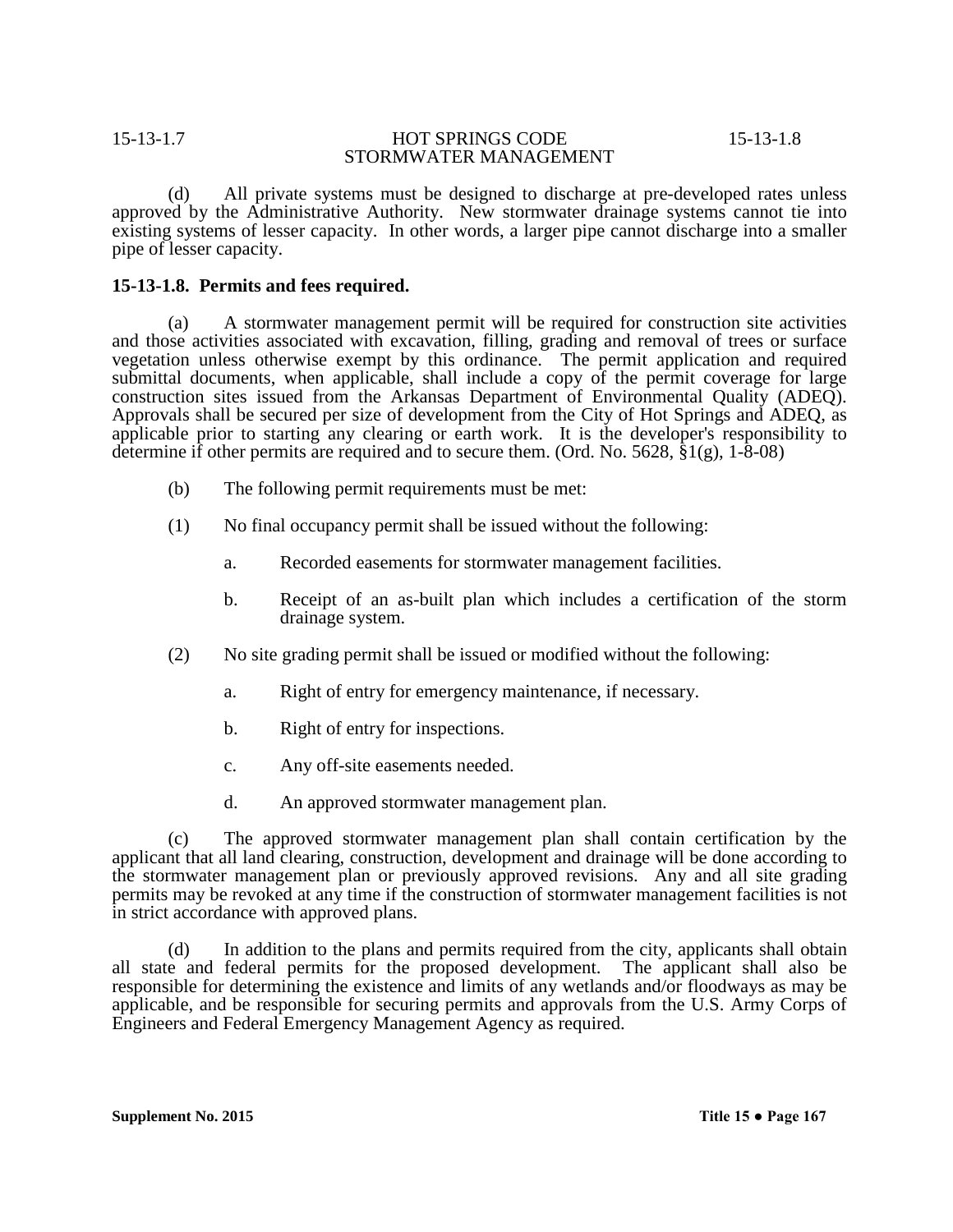(e) Permit fees. The permit and rates associated with the implementation of this ordinance will be based on the disturbance for more than 4,000 square feet of land as stated in this ordinance. Such fees shall be established by resolution of the Board of Directors.

(f) Triple fees. A triple fee penalty may be imposed on the original cost of the permit if land disturbance activities occur prior to receiving approval from the Administrative Authority. (Ord. No. 5628, §1(h), 1-8-08)

### **15-13-1.9. Exemptions.**

(a) Any land disturbing activity with the potential to pollute less than 1 acre within 100 feet of a stream or a lake is not exempt from this ordinance. (Ord. No. 5628, §1(i), 1-8-08)

- (b) The following activities are exempt from requirements of this ordinance:
- (1) Land use for agricultural purpose.
- (2) Land where timber extraction takes place, provided that it is to be re-seeded as timber land.
- (3) Construction activity on an area less than 1 acre that is not adjacent to a stream or lake and not for commercial use**.**
- (4) Reserved. (Ord. No. 5628, §1(j), 1-8-08)
- (5) One commercial or industrial project built on an individual lot that is part of a larger subdivision that has been issued an approved drainage control permit when the proposed project is demonstrated to be in compliance with the overall subdivision drainage permit.
- (6) Existing commercial and industrial structures where additional structural improvements are less than 500 square feet.
- (7) Maintenance or clearing activity that does not change or affect the quality, rate, volume, or location of stormwater flows on the site, or runoff from the site.
- (8) Any activity directly related to the planting, growing and harvesting of agricultural crops.
- (9) Action taken under emergency conditions, either to prevent imminent harm or danger to persons, or to protect property from imminent danger of fire, violent storms or other hazards.

### **15-13-1.10. Permit conditions, application and processing.**

- (A) Permit conditions Each permit issued shall be subject to the following conditions:
- (1) Area. The development, including associated construction, shall be conducted only within the area specified in the approved permit.

**Title 15 ● Page 168 Supplement No. 32**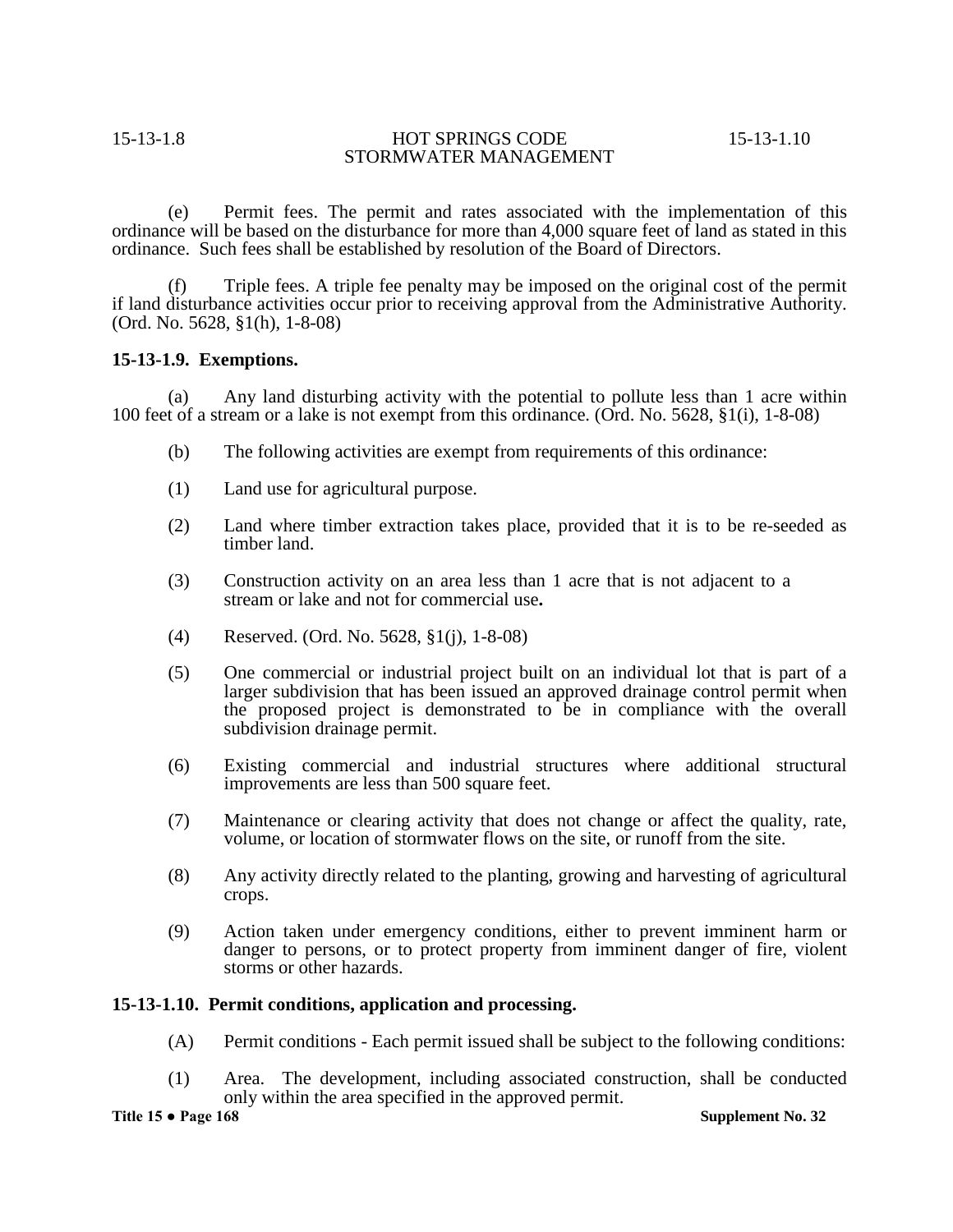- (2) Execution. Activities requiring a stormwater management permit shall not commence until the permit is in the possession of the permittee. The approved permit shall be on file with the Administrative Authority and a copy on file with the contractor at the project site, and available for review and inspection upon request.
	- a. The plan shall be implemented prior to the start of any land disturbing activity and shall be maintained over the duration of the project. Stormwater components of the plan shall be maintained in perpetuity.
	- b. The permittee is responsible for successful completion of the erosion control plan and the stormwater management plan. The permittee shall be liable for all costs incurred, including environmental restoration costs, resulting from noncompliance with an approved plan.
	- c. Application for a permit shall constitute express permission by the permittee and landowner for the local approval authority to enter the property for purposes of inspection or curative action. The application form shall contain a prominent provision advising the applicant and landowner of this requirement.
	- d. All incidental mud-tracking off-site onto adjacent thoroughfares shall be cleaned up and removed by the end of each working day using proper disposal methods.
- (3) Inspections. A schedule of inspections to be carried out during the construction phase of permitting shall be established by the Administrative Authority as a condition to the permit.
	- a. Application for a permit under this ordinance shall constitute permission by the applicant and landowner for the local approval authority to enter upon the property and inspect during the construction phase prior to the inspections pursuant to paragraphs (4) and (5), as necessary to confirm compliance with the requirements of this ordinance.
	- b. Applicant and landowner for the local approval authority to enter upon the property and inspect during the construction phase prior to the inspections as necessary to confirm compliance with the requirement of this ordinance.
	- c. As part of the plan approval process, the Administrative Authority shall determine the minimum number of inspections required to assure compliance. The site of any regulated land disturbing activity should be inspected once every 30 days, or more frequently as determined by the Administrative Authority during the construction phase.
	- d. The permittee shall notify the Administrative Authority before construction activity begins. (Ord. No. 5628, §1(l), 1-8-08)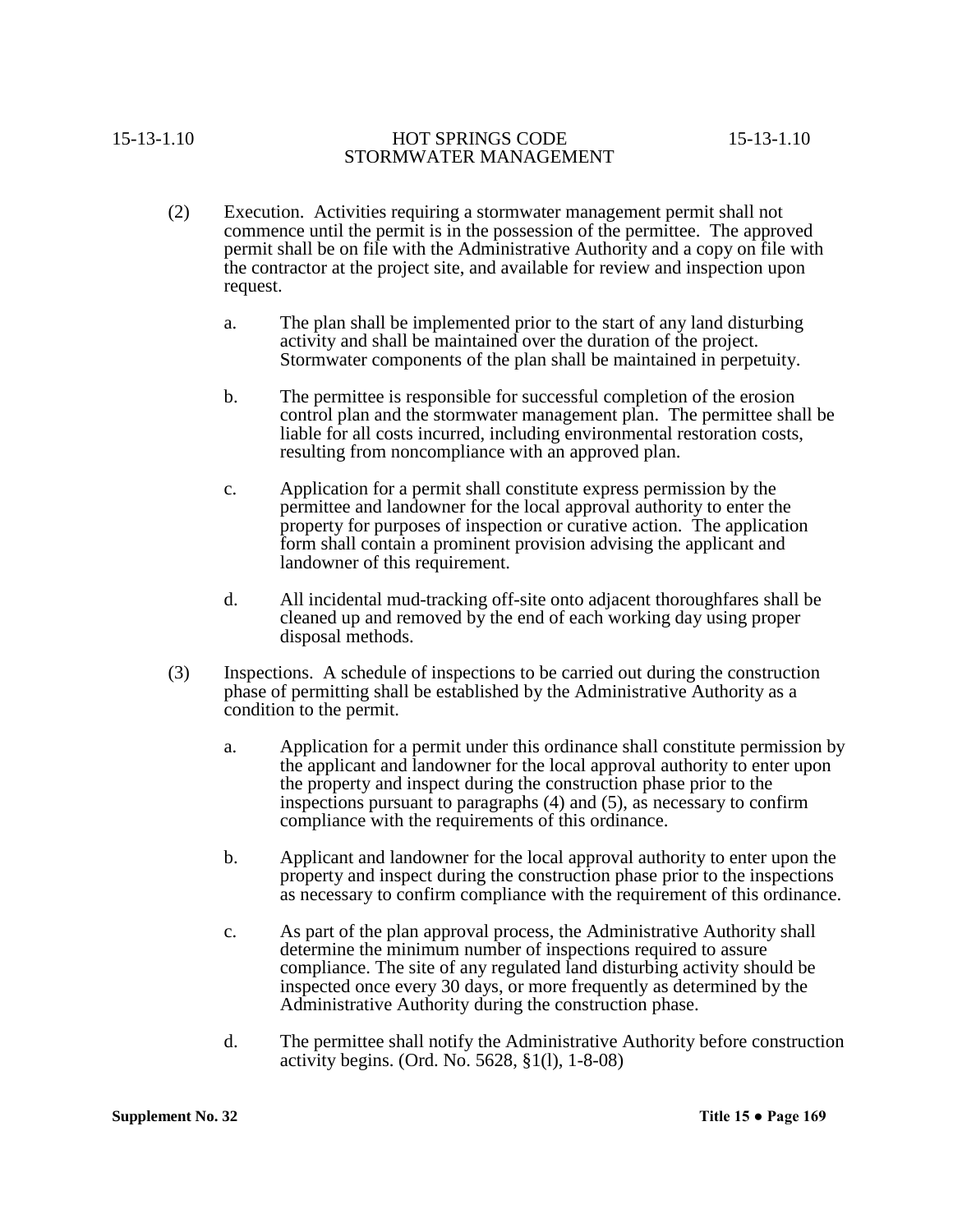- e. The Administrative Authority shall inspect the property to verify compliance with the erosion control plan within 10 days of notification of soil stabilization.
- (4) Duration.
	- a. Unless revoked or otherwise modified, the duration of a stormwater management permit issued pursuant to this chapter shall be one year.
	- b. If the permitted project discharge structure is not completed prior to expiration, the stormwater management permit duration can be extended to cover the project duration subject to approval of the Administrative Authority.
- (5) Maintenance. Maintenance activities, as specified in the approved maintenance plan, shall be executed routinely, with scheduled reporting documents kept current, stored on the project site, and available for review and inspection upon request.
- (6) Modifications. If the activity authorized by the permit is not completed according to the approved schedule and permit conditions, the Administrative Authority shall be notified. For revisions resulting in a schedule extension of more than 30 days, or if deviations from the permit conditions are expected to occur, approval of a permit modification is required by the Administrative Authority.
- (7) Transfer. No transfer, assignment or sale of the rights granted by virtue of an approved permit shall be made without prior written approval from the Administrative Authority.
- (8) Special. Any additional special conditions, as deemed appropriate by the Administrative Authority, shall be established to address specific project needs or circumstances.

(B) Permit application. A storm water permit application shall be submitted to the Administrative Authority using appropriate forms as provided. A permit application shall contain sufficient information and plans to allow the Administrative Authority to determine whether the project complies with the requirements of this ordinance. The specific items to be submitted for a permit application shall be in the form and follow the procedures as described in the Stormwater Management Manual and this Ordinance.

- (c) Approval process.
- (1) The Administrative Authority shall verify that the permit application is complete and in accordance with this ordinance.
- (2) Within the time frame set by the Administrative Authority, plan review staff shall either approve the submitted plan or notify the applicant of any deficiencies.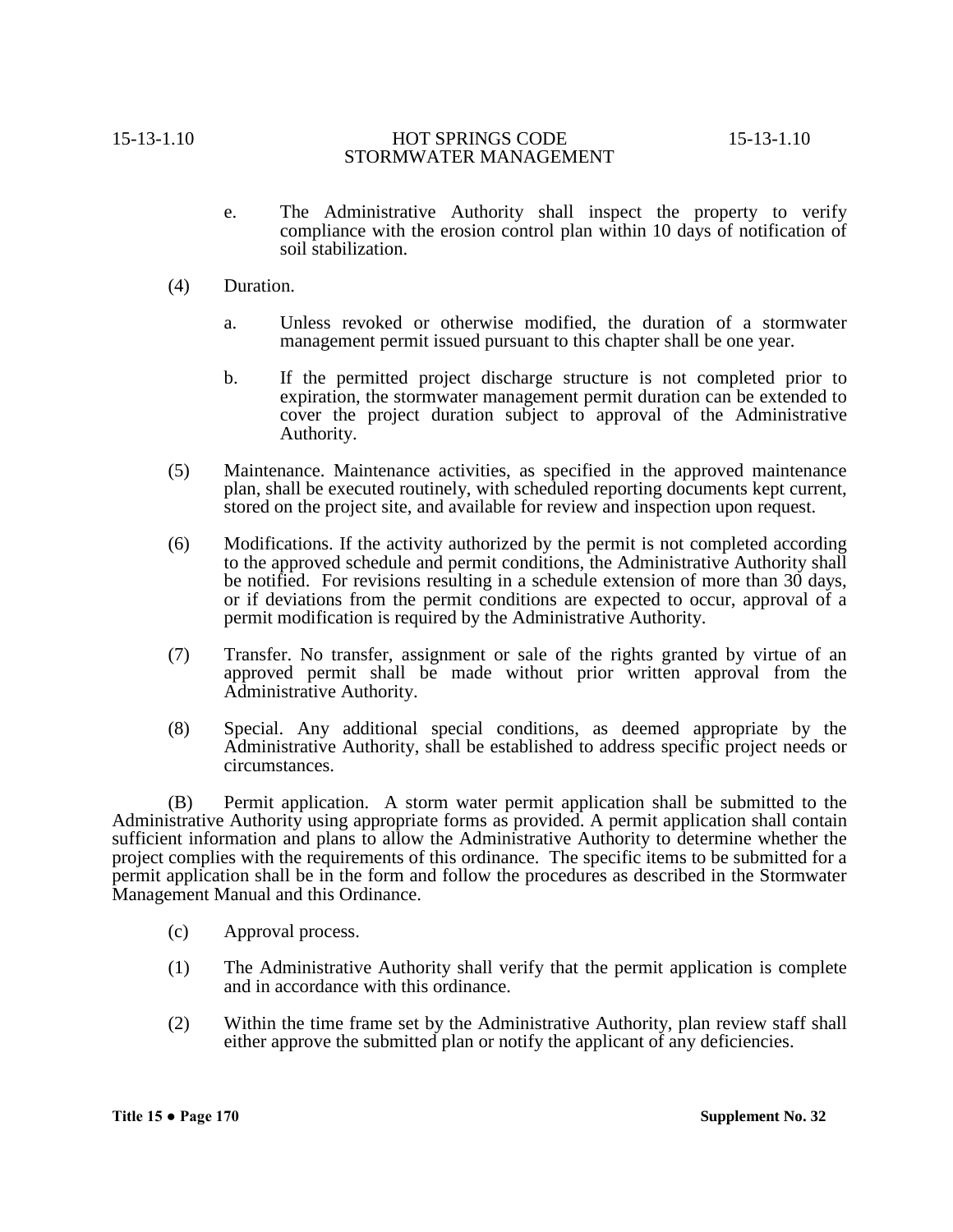- (3) The Administrative Authority shall notify the applicant in writing of any deficiency in the proposed plan and the applicant shall be given an opportunity to correct any deficiency.
- (4) Upon approval of the Administrative Authority, the stormwater management permit shall be issued by the Administrative Authority after the applicant has met all other requirements of this ordinance.

### ARTICLE III. MAINTENANCE, CONSTRUCTION AND INSPECTION

### **15-13-1.11. Public and private maintenance responsibilities under the stormwater management system.**

(a) Owner inspections and maintenance. The owner shall be responsible for inspections and maintenance on the site.

- (1) Inspections and maintenance must be documented and readily available for review. Inspections are required as follows:
	- a. Once every 7 days on exposed soil areas.
	- b. Within 24 hours after a one-half inch rain event over 24 hours.
	- c. Once every 30 days on stabilized areas.
	- d. As soon as runoff occurs or prior to resuming construction on frozen ground.
- (2) Maintenance is required as follows:
	- a. When sediment reaches  $\frac{1}{2}$  the height of the BMP on perimeter control devices, sediment must be removed within 48 hours.
	- b. If the perimeter control device is not functional it must be repaired or replaced within 48 hours. (Ord. No. 5628, §1(m), 1-8-08)
	- c. Temporary sediment basins shall be maintained when sediment reaches  $\frac{1}{2}$ the outlet height or  $\frac{1}{2}$  the basin storage volume. Basin must be drained or sediment removed within 72 hours.
	- d. Construction site vehicle entrance and exit locations sediment must be removed from paved surfaces within 24 hours of discovery.
	- e. Immediate maintenance may be required by the Administrative Authority if the conditions of the site are a public hazard or has the potential to cause environmental damage or pollution. (Ord. No. 5628, §1(m), 1-8-08)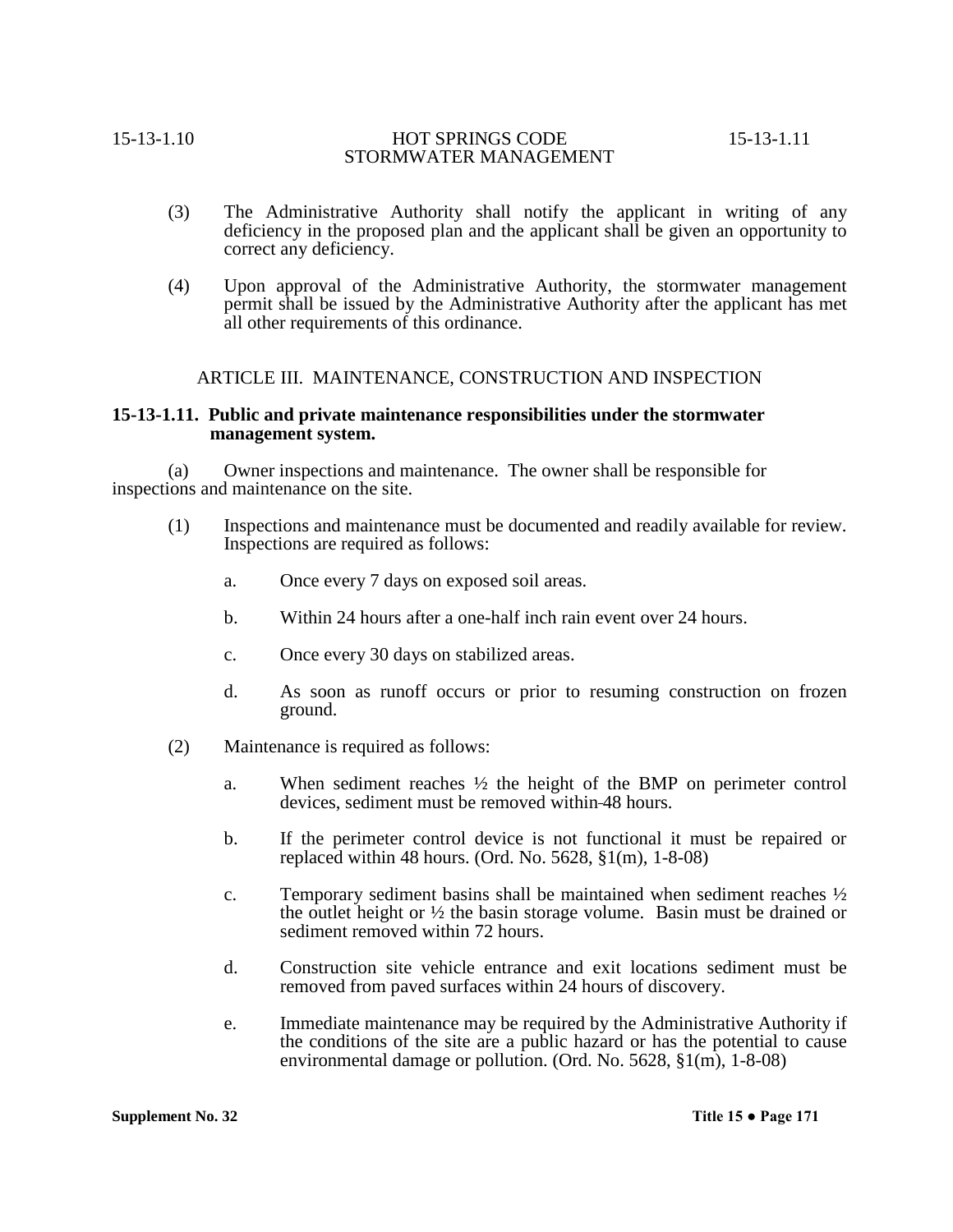- (b) Public responsibilities:
- (1) Administration Administration of these regulations shall be by the Administrative Authority, who shall review to determine approval, disapproval or modification of stormwater management plans as provided herein.
- (2) All areas and/or structures to be dedicated to the city must be dedicated by plat or separate instrument and accepted by a formal letter from the Administrative Authority.
- (3) Operation and maintenance of publicly-owned facilities The Administrative Authority shall be responsible after written approval and acceptance for the operation and maintenance of all drainage structures and improved courses which are part of the drainage structures and improved courses which are part of the stormwater runoff management system under public ownership and which are not constructed and maintained by or under the jurisdiction of any state or federal agency.
- (c) Private responsibilities:
- (1) Each developer of land within the corporate limits of the city has a responsibility to provide on the developer's property all approved stormwater runoff management facilities to ensure the adequate drainage and control of stormwater on the developer's property both during and after construction of such facilities.
- (2) Each developer, owner or property owners association has a responsibility and duty before and after construction to properly operate and maintain any on-site stormwater runoff control facility which has not been accepted for maintenance by the public. Such responsibility is to be transmitted to subsequent owners through appropriate covenants.
- (3) All private systems not dedicated to the city shall have adequate easement to permit the Administrative Authority to inspect and, if necessary, to take corrective action should the responsible entity fail to properly maintain the system.
- (4) All private stormwater facilities shall be maintained in proper condition consistent with the performance standards for which they were originally designed.
- (5) All private systems must be designed to discharge at pre-developed rates unless approved by the Administrative Authority. New stormwater drainage systems cannot tie into existing systems of lesser capacity. In other words, a larger pipe cannot discharge into a smaller pipe of lesser capacity. See Article II, Section 4 for detention plan requirements.
- (d) Maintenance Agreement (privately-owned facilities only):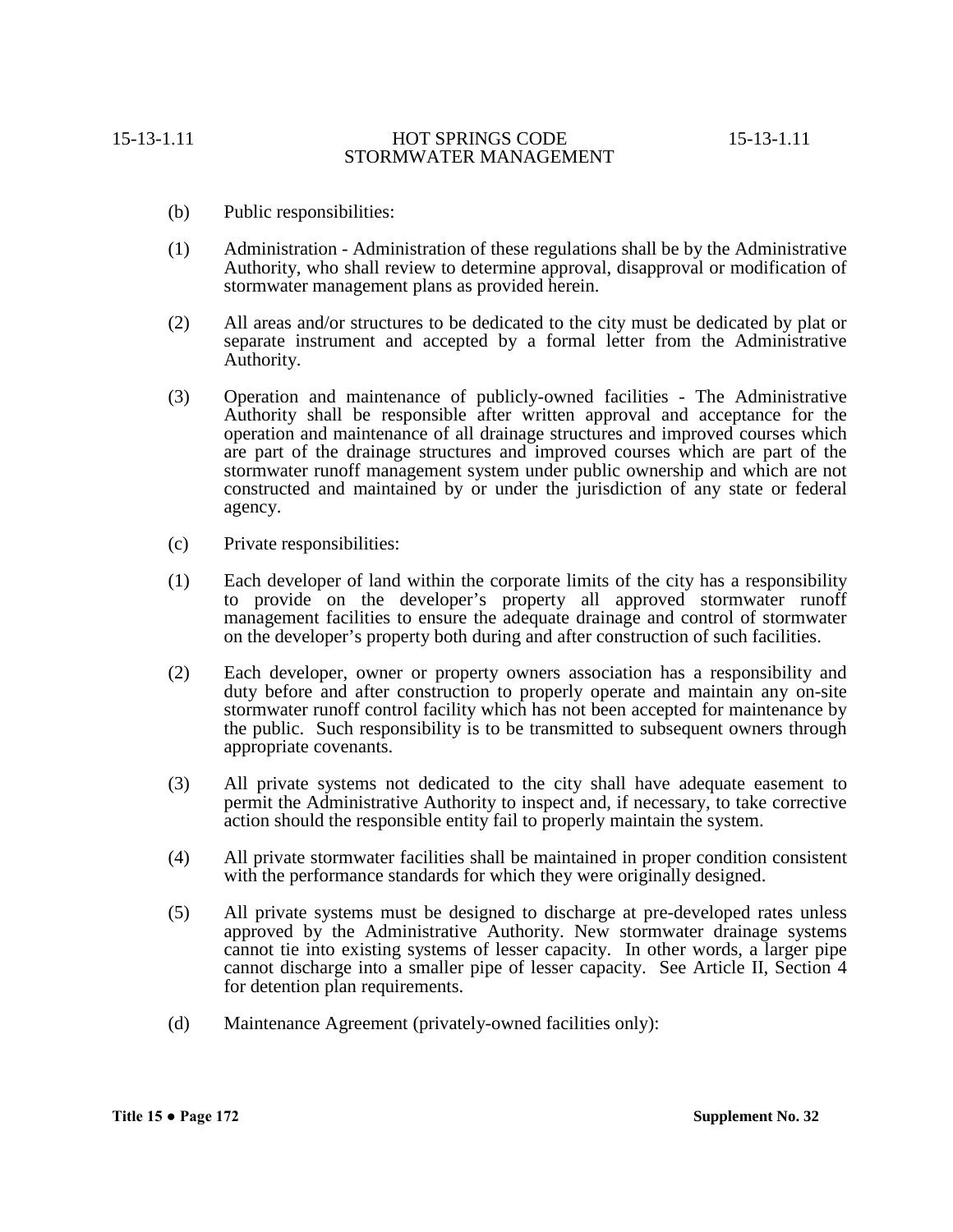- (1) A proposed inspection and maintenance agreement shall be submitted to the Administrative Authority for all private on-site stormwater discharge control facilities prior to the approval of the stormwater management plan. Such agreement shall be in a form and content acceptable to the Administrative Authority and shall be the responsibility of the private owner. Such agreement shall provide for access to the facility by virtue of a non-exclusive perpetual easement in favor of the city at reasonable times for regular inspection by the Administrative Authority. This agreement will identify who will have the maintenance responsibility. Possible arrangements for this maintenance responsibility might include the following:
	- a. Use of homeowner associations;
	- b. Arrangements to pay the city for maintenance;
	- c. Private maintenance by development owner(s), or contracts with private maintenance companies.
- (2) All maintenance agreements shall contain or uphold, without limitation, the following provisions:
	- a. A description of the property on which the stormwater management facility is located and all easements from the site to the facility;
	- b. Size and configuration of the facility;
	- c. A statement that properties which will be served by the facility are granted rights to construct, use, reconstruct, repair and maintain access to the facility;
	- d. A statement that each lot served by the facility is responsible for repairs and maintenance of the facility and any unpaid ad valorem taxes, public assessments for improvements, and unsafe building and public nuisance abatement liens charged against the facility, including all interest charges together with attorney fees, costs and expenses of collection. If an association is delegated these responsibilities, then membership into the association shall be mandatory for each parcel served by the facility and any successive buyer. The association shall have the power to levy assessments for these obligations, and that all unpaid assessments levied by the association shall become a lien on the individual parcel;
	- e. All stormwater facilities must be designed to minimize the need for maintenance, to provide easy vehicle and personnel access for maintenance purposes, and be structurally sound. It shall be the responsibility of the applicant to obtain any necessary easements or other property interests to allow access to the facilities for inspection or maintenance;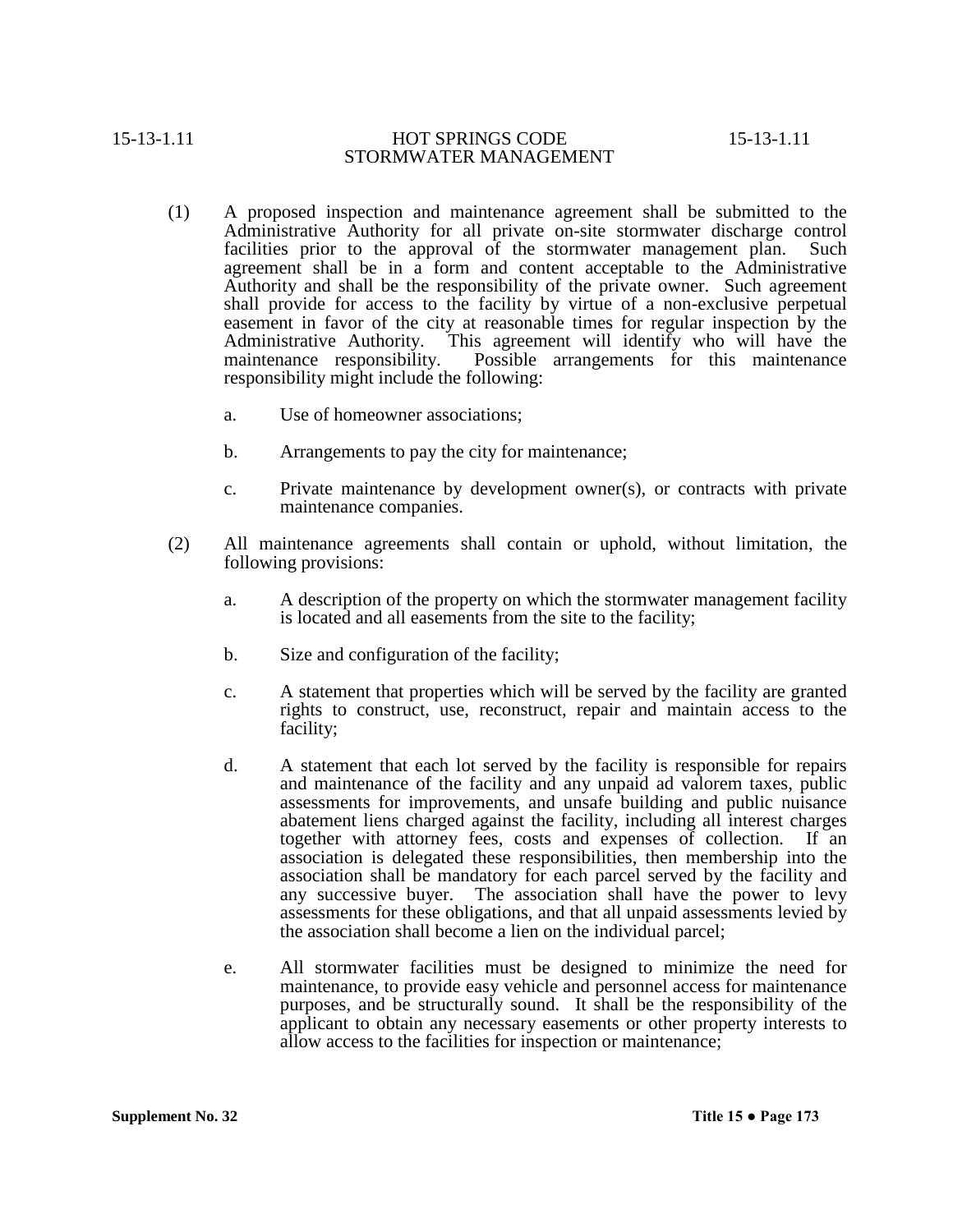f. All settled materials from ponds, sumps, grit chambers and other devices, including settled solids, shall be removed and properly disposed of as needed to insure the proper functioning of the stormwater facility as per its design capacity.

# **15-13-1.12. Inspection authority.**

Inspections will be performed by the Administrative Authority on a regular basis during construction to ensure that the stormwater management plan measures are properly installed and maintained. The Administrative Authority shall inspect all stormwater facilities during the first year of operation, and at least once every five years thereafter. In all cases the inspectors will attempt to work with the applicant or developer to maintain proper stormwater management.

### **15-13-1.13. Bonds, maintenance assurances and final approval.**

(a) Maintenance agreement.A maintenance agreement approved by the Administrative Authority assuring perpetual maintenance of stormwater management improvements shall be agreed upon by the Administrative Authority and the applicant.

(b) Maintenance of detention ponds (wet type) shall be the responsibility of the owner of record and/or the property owners' association.

(c) Maintenance of detention basins (dry type) shall be the responsibility of the owner of record and/or property owners' association. The owner of record and/or property owners' association shall be responsible for all other maintenance, plantings, reseeding, or resodding. The owner shall also be responsible for removing and replacing any landscaping, playground equipment or other facilities within the basin.

(d) Maintenance bond. A one year maintenance bond against defects in workmanship shall be required by the Administrative Authority for any portion of the stormwater management improvements dedicated to the public, said maintenance bond to be provided by cashiers check, irrevocable letter of credit or acceptable surety authorized to do business in the State of Arkansas. All forms of maintenance bonds shall be subject to approval by the Administrative Authority and the City Attorney. The value of bond shall be an amount equal to 100% of the value of the stormwater system improvements.

# ARTICLE IV. MISCELLANEOUS PROVISIONS

### **15-13-1.14. Variances and appeals.**

- (a) Variances from requirements.
- (1) The Administrative Authority may grant on a case-by-case basis a variance from the requirements of this ordinance if there are exceptional circumstances applicable to the site such that strict adherence to the provisions of the ordinance will result in unnecessary hardship and not fulfill the intent of the ordinance.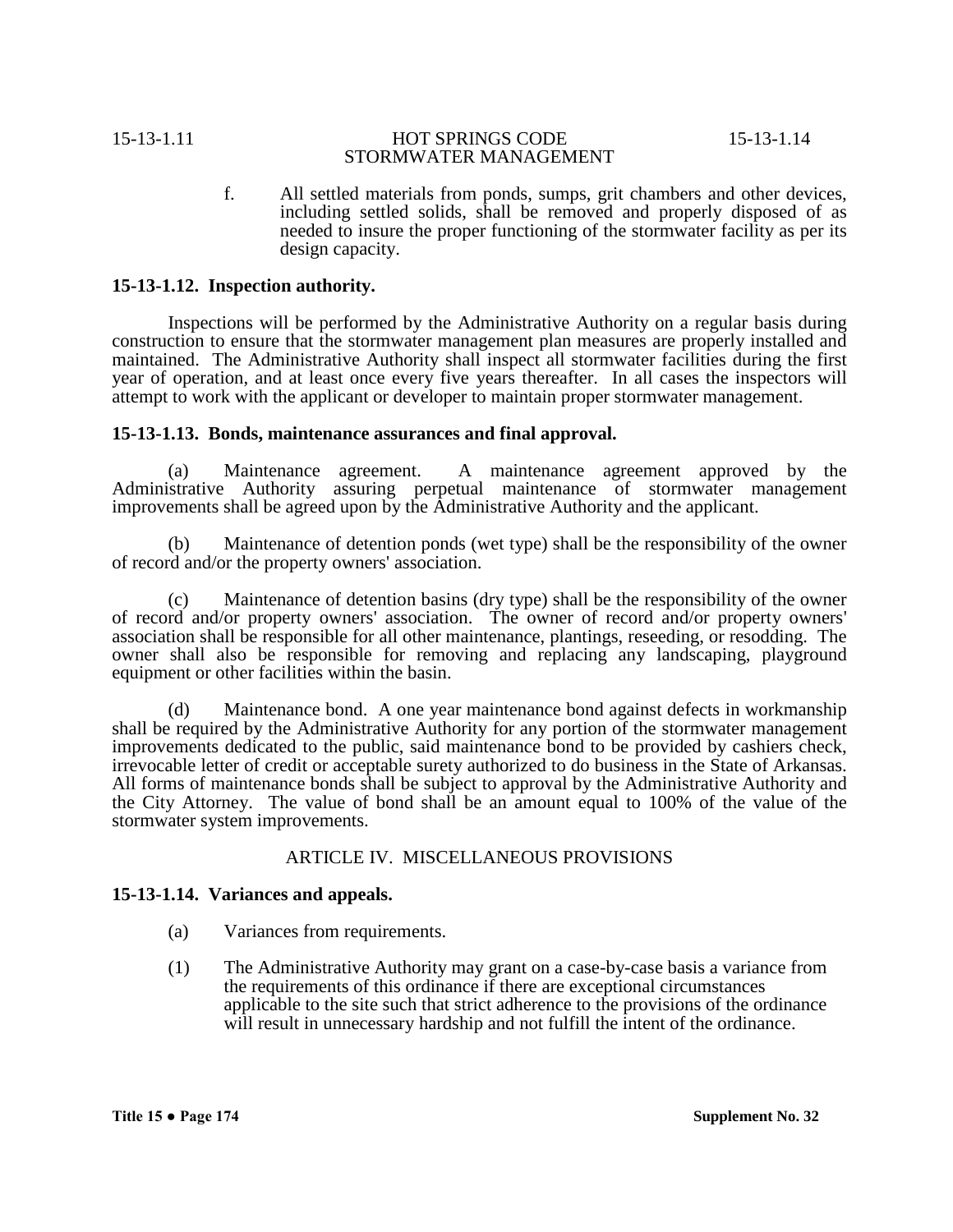- (2) An applicant may include in the application a request for a variance. No variance shall be granted unless applicant demonstrates and the Administrative Authority finds that all of the following conditions are present:
	- a. Enforcement of the standards set forth in this ordinance will result in unnecessary hardship to the landowner.
	- b. The hardship is due to exceptional physical conditions unique to the property.
	- c. Granting the variance will not adversely affect the public health, safety or welfare, nor be contrary to the spirit, purpose and intent of this ordinance.
	- d. The project will have no adverse impact upon any of the stated purposes of this ordinance.
	- e. The applicant has proposed an alternative to the requirement from which the variance is sought that will provide equivalent protection of the public health, safety and welfare, the environment and public and private property.
	- f. The net cumulative effect of the variance will not impact downstream conditions.
	- g. Existing regional facilities are shown to meet the performance standards of this ordinance.
- (3) If all of the conditions of paragraph (2) are met, a variance may only be granted to the minimum extent necessary to afford relief from the unnecessary hardship with primary consideration given to water quality.
- (4) The content of a variance shall be specific and shall not affect other approved provisions of a SWPPP.
- (5) Economic hardship is not sufficient reason for granting a variance.
- (6) A written request for a variance shall be required and shall state the specific variance sought and the reasons, with supporting data, for the granting. The request shall include descriptions, drawings, calculations and any other information that is necessary to evaluate the proposed variance.
- (7) Any substantial variance from the stormwater management plan shall be referred to all agencies which reviewed the original plan.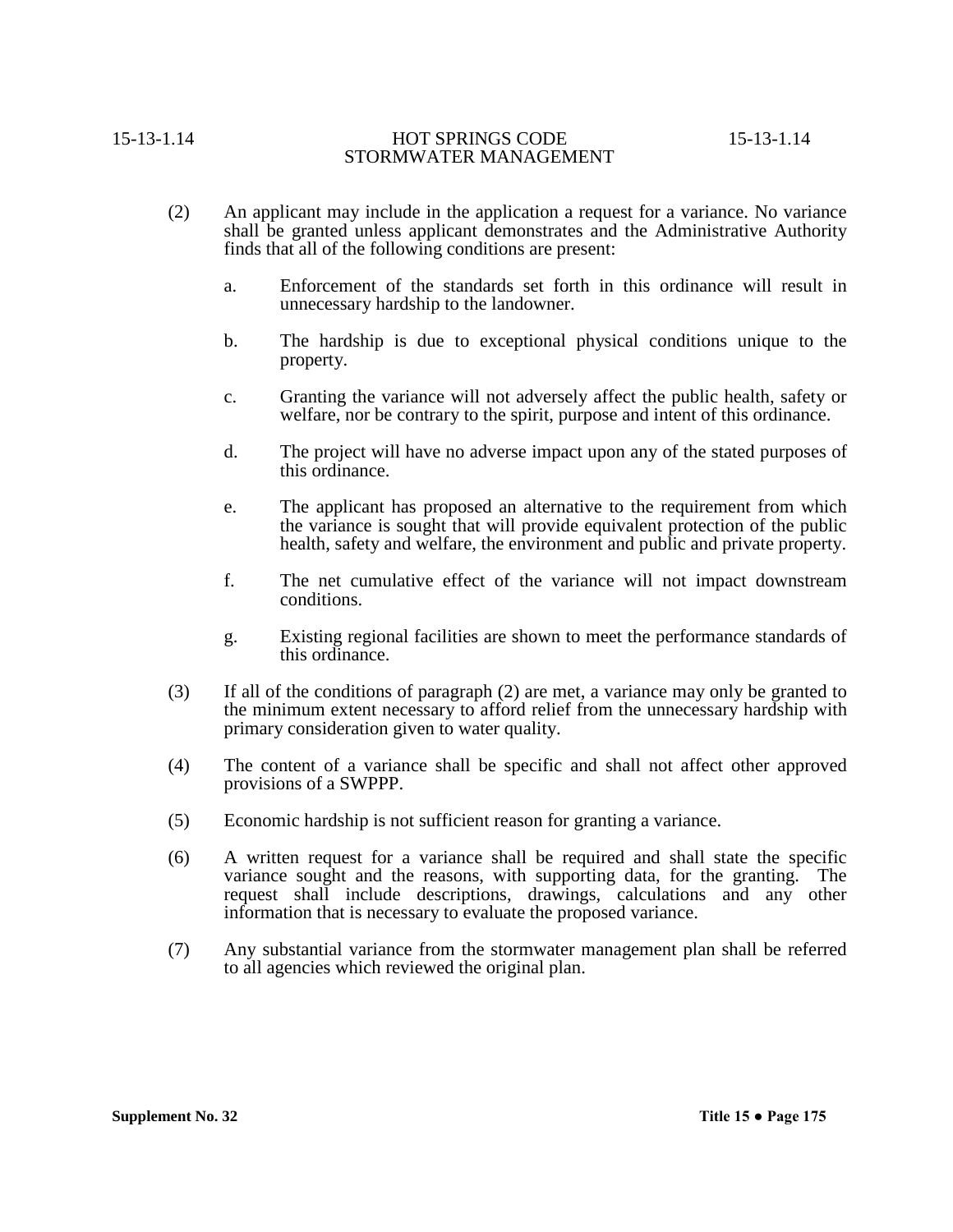- (b) Appeals.
- (1) Any person aggrieved by a decision of the Administrative Authority (including any decision with reference to the granting or denial of a variance from the terms of this ordinance) may appeal same by filing a written notice of appeal with the Administrative Authority within thirty (30) calendar days of the issuance of said decision by the Administrative Authority. The Administrative Authority can then reverse his/her decision or send this notice to the Board of Directors with comments. A notice of appeal shall state the specific reasons why the decision of the Administrative Authority should be reconsidered and the Administrative Authority shall prepare and send to the Board of Directors and Appellant, with fifteen (15) days of receipt of the notice of appeal, a written response to said notice of appeal.
- (2) All such appeals shall be heard by the Board of Directors which is hereby granted specific authority to hear and determine such appeals in a quasi-judicial capacity. Said appeal shall be heard by the Board of Directors at its next regularly scheduled meeting date, not to exceed thirty (30) days after receipt of the notice of appeal, or at such other time as may be mutually agreed upon in writing by the Appellant and the Chairperson of the Board of Directors. The Board of Directors will then render a decision within fifteen (15) days after the appeal has been heard.
- (3) The Board of Directors may, in conformity with the provisions of this ordinance, reverse or affirm, wholly or partly, or modify the order, requirement, decision or determination appealed from and may make such order, requirement, decision or determination as ought to be made, and shall have all the powers of the officer from whom the appeal is taken.
- (4) The concurring vote of a majority of the Board of Directors shall be necessary to reverse the decision of the Administrative Authority.
- (5) Each party to the appeal shall be entitled to a hearing before the Board of Directors under judicial forms of procedure, at which hearing each party shall have the right to present evidence and sworn testimony of witnesses, to cross-examine witnesses, and to cause a transcription of the proceeding to be prepared.
- (6) Should either party be dissatisfied with the decision of the Board of Directors, any appeal of said decision may be appealed to a court of competent jurisdiction in accordance with the laws of Garland County and the State of Arkansas.

# **15-13-1.15. Alternative methods.**

(a) Alternatives to on-site detention. Where on-site detention is deemed inappropriate due to local topographical or other physical conditions, alternate methods for accommodating increases in stormwater runoff may at the Administrative Authority's discretion be considered. The methods may include:

(1) Off-site detention or comparable drainage improvements.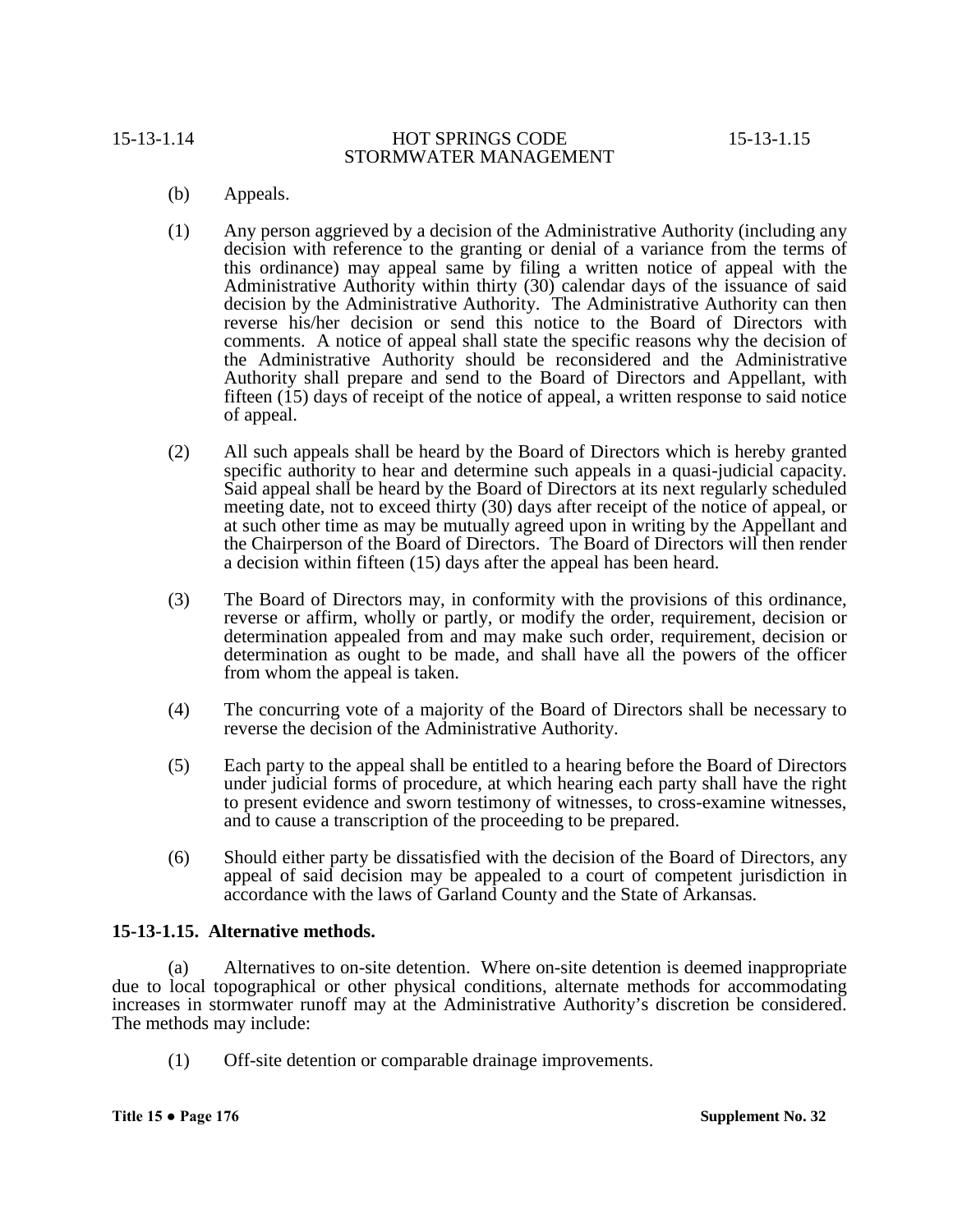- (2) In-lieu monetary contributions to be specifically used for channel or drainage system improvements, or off-site detention improvements by the city within the same watershed. Channel improvements shall only be used if they are an integral part of a detailed watershed study.
	- (b) In-lieu contributions to regional or sub-regional detention. An owner or developer may contribute to the construction of a regional or sub-regional detention site constructed or to be constructed in lieu of constructing on-site detention. However, no in-lieu contributions are allowed when existing flooding occurs downstream from the development, or if the development will cause downstream flooding.
	- (c) In-lieu fees. The in-lieu fee contribution shall be based upon an amount of \$10,000 per-acre-foot of stormwater storage.
	- (d) Watershed facility improvement funds. In-lieu contributions paid to the city shall be budgeted by contributing to a "Watershed Facility Improvement Fund." Said funds shall be appropriated only for planning, design and construction for correction of existent drainage problems within the watershed from which the contribution is generated.
	- (e) Regional or sub-regional detention sites. The acquisition of regional or subregional detention sites and construction of facilities thereon will be financed by the city. Monies contributed by the owners as above provided shall be used for regional and sub-regional detention site studies, land acquisition and facility construction thereof in the watershed in which the development is located.
	- (f) Watershed boundaries. The boundaries of watersheds and priority in construction of detention facilities and drainage improvement construction shall be as established by the Administrative Authority and approved by the Board of Directors.

### **15-13-1.16. Violations.**

(a) Violations and penalties. A site grading permit may be suspended or revoked by the Administrative Authority if one or more of the following violations have been committed:

- (1) Violation(s) of the conditions of the stormwater management plan approval.
- (2) Construction not in accordance with the intent of the approved plans.
- (3) Non-compliance with correction notice(s) or stop work order(s).
- (4) The existence of an immediate danger in a downstream area in the judgement of the Administrative Authority.

(b) If one or more of these conditions is found, a written notice of violation(s) shall be served upon the owner or authorized representative and an immediate stop-work order may be issued. The notice shall set forth the measures necessary to achieve compliance with the plan. Correction of these violations must be started immediately and completed within 7 working days of original notification or the owner shall be deemed in violation of this ordinance.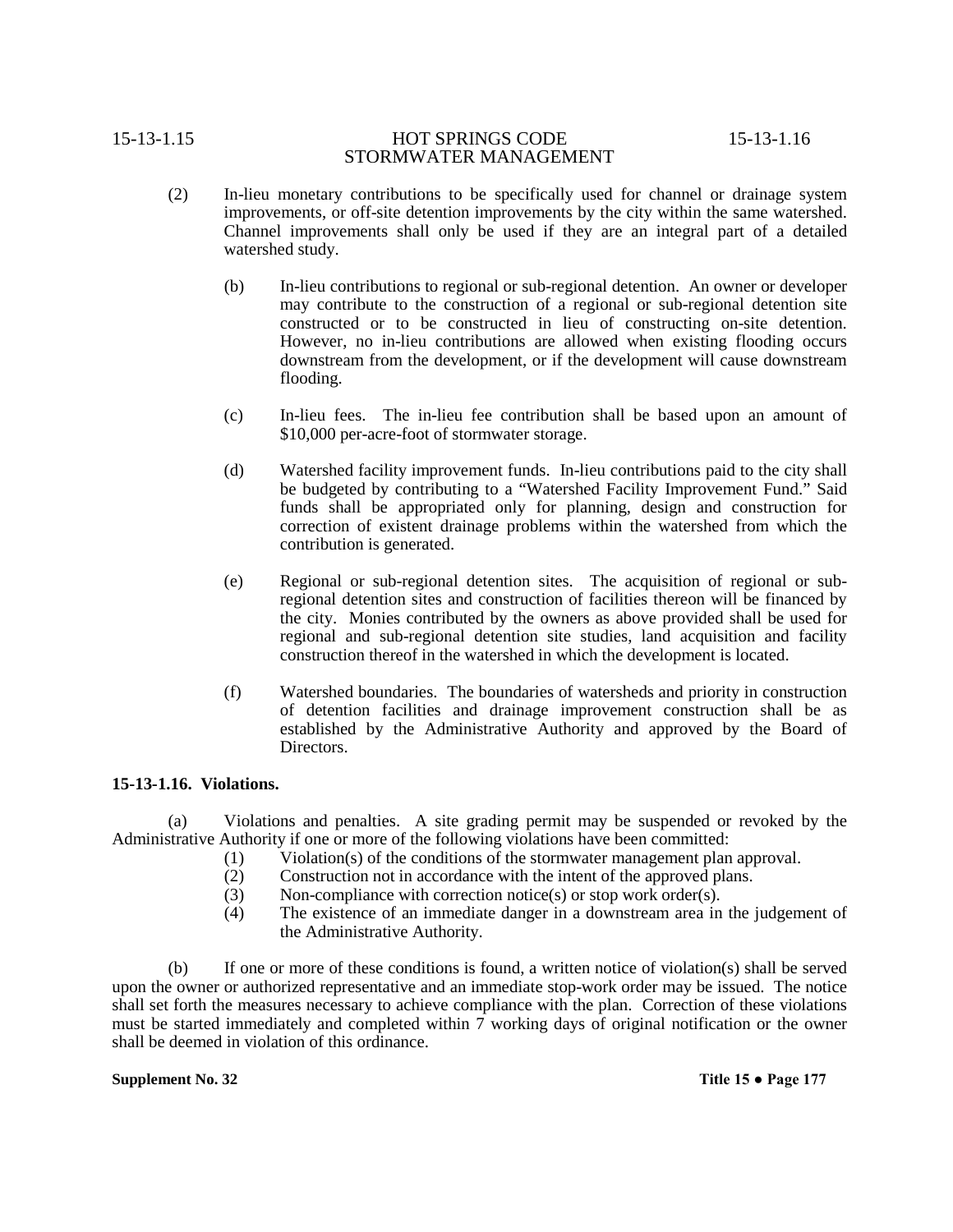(c) The City Attorney may institute injunctive, mandamus, or other action or proceedings at law or equity for the enforcement of this ordinance or to correct violations of this ordinance, and any court of competent jurisdiction shall have the right to issue restraining orders, temporary or permanent injunctions, mandamus or other appropriate forms of remedy or relief.

(d) It shall be a violation of this ordinance for any owner, operator or contractor to commence any soil disturbance activity that requires permit coverage without prior approval from the Administrative Authority. Failure to obtain approval may result in enforcement fees, citations, court cost and/or fines. (Ord. No. 5628, §1(n), 1-8-08)

(e) Enforcement/Stop work order. Whenever the Administrative Authority finds any noncompliance with the provisions of this ordinance, the Administrative Authority shall attempt to communicate with the owner or person performing the work to obtain immediate and voluntary compliance if such person is readily available. If the owner or person performing the work is not readily available or if that person refuses to voluntarily comply immediately or the noncompliance presents an imminent danger or will cause or threatens to cause bodily injury or damage to off-site property including, but not limited to, off-site run-off, the Administrative Authority shall post in a conspicuous place on the premises, a stop work order which shall cause all activity not necessary to correct the noncompliance to cease until noncompliance is corrected.

(f) The stop work order shall provide the following information: Date of issuance, project name and permit number and reason for issuance and the signature of the inspector that issues the order.

(g) It shall be a violation of the ordinance for the unauthorized removal of the stop work order from the premises when posted on the project site.

(h) In addition to posting a stop work order, the local approval authority shall provide notification to the owner or contractor by personal service, written notice by certified mail, or facsimile transmission. The permittee, landowner and contractor shall have 72 hours from the time and date of notification by the Administrative Authority to correct any noncompliance with the plan.

(i) Inspection. The Administrative Authority shall be responsible for determining whether the stormwater management plan is in conformance with the requirements specified by the city's Stormwater Management Manual. Also, the Administrative Authority shall be responsible for determining whether the development site is proceeding in accordance with the approved drainage plan. Periodic inspection of the development site shall be made the Administrative Authority. Through such periodic inspections, the Administrative Authority shall ensure that the stormwater management plan is properly implemented and that the improvements are maintained.

(j) Remedial work. If it is determined through inspection that the development is not proceeding in accordance with the approved stormwater management plan and drainage and/or building permit, the Administrative Authority shall immediately issue written notice to the permittee concerning the alleged noncompliance, accompanied by documentary evidence demonstrating noncompliance and specifying what remedial work is necessary to bring the project into compliance. The permittee, upon notification, shall immediately, unless weather conditions

**Title 15 ● Page 178 Supplement No. 32**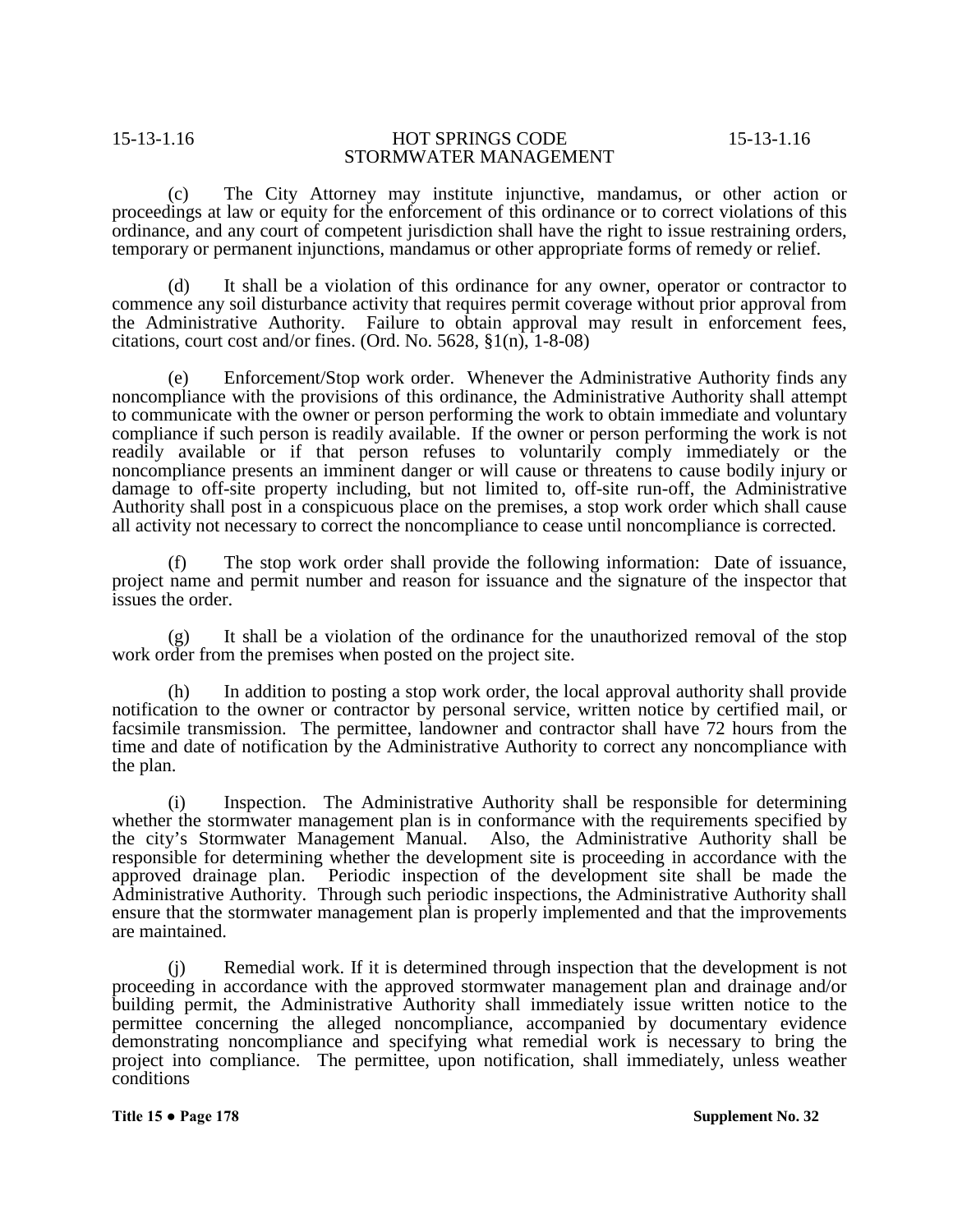or other factors beyond the control of the permittee prevent immediate remedial action, commence the recommended remedial action and shall complete the remedial work within 72 hours or within a reasonable time as determined in advance by the Administrative Authority. Upon satisfactory completion of remedial work, the Administrative Authority shall issue a notice of compliance and the development may proceed.

(k) Enforcement fee. Where code enforcement action is needed to bring a site into compliance with the Clean Water Act, fees will be charged to the permit holder and or the property owner. The enforcement fee shall be established by resolution of the Board of Directors.

### **15-13-1.17. Penalty.**

The penalty for violation of this ordinance shall, upon conviction in the Hot Springs District Court, or any other court of competent jurisdiction, be such fines and penalties as established by the general penalty clause for the Hot Springs Code of Ordinances as may now or hereafter be enacted by the Hot Springs Board of Directors.

### **15-13-1.18. Conflict resolution and interpretation.**

(a) Interpretation. In their interpretation and application, the provisions of these regulations shall be held to be the minimum requirements for the promotion of the public health, safety and general welfare.

(b) Conflict with other laws. Whenever the provision of this ordinance impose more restrictive standards than are required in or under any other ordinance, the regulations herein contained shall prevail. Whenever the provisions of any other ordinance require more restrictive standards than are required herein, the requirements of such shall prevail.

### **15-13-1.19. Disclaimer of liability.**

(a) The performance standards and design criteria set forth herein and in the Stormwater Management Manual establish minimum requirements which must be implemented with good engineering practice and workmanship. Use of the requirements contained herein shall not constitute a representation, guarantee or warranty of any kind by the city or its officers and employees of the adequacy or safety of any stormwater management structure or use of the land. Nor shall the approval of the stormwater management plan imply that the land uses that are permitted will be free from damages caused by stormwater runoff. The degree of protection required by these regulations is considered reasonable for regulatory purposes and is based on historical records, engineering and scientific methods of study. Larger storms may occur or stormwater runoff heights may be increased by man-made or natural causes. These regulations, therefore, shall not create liability on the part of the city or any officer or employee with respect to any legislative or administrative decision lawfully made hereunder.

(b) Neither approval of a plan under the provisions of this ordinance nor the compliance with the provisions of this ordinance shall relieve any person from the responsibility for damage to any person or property otherwise imposed by law.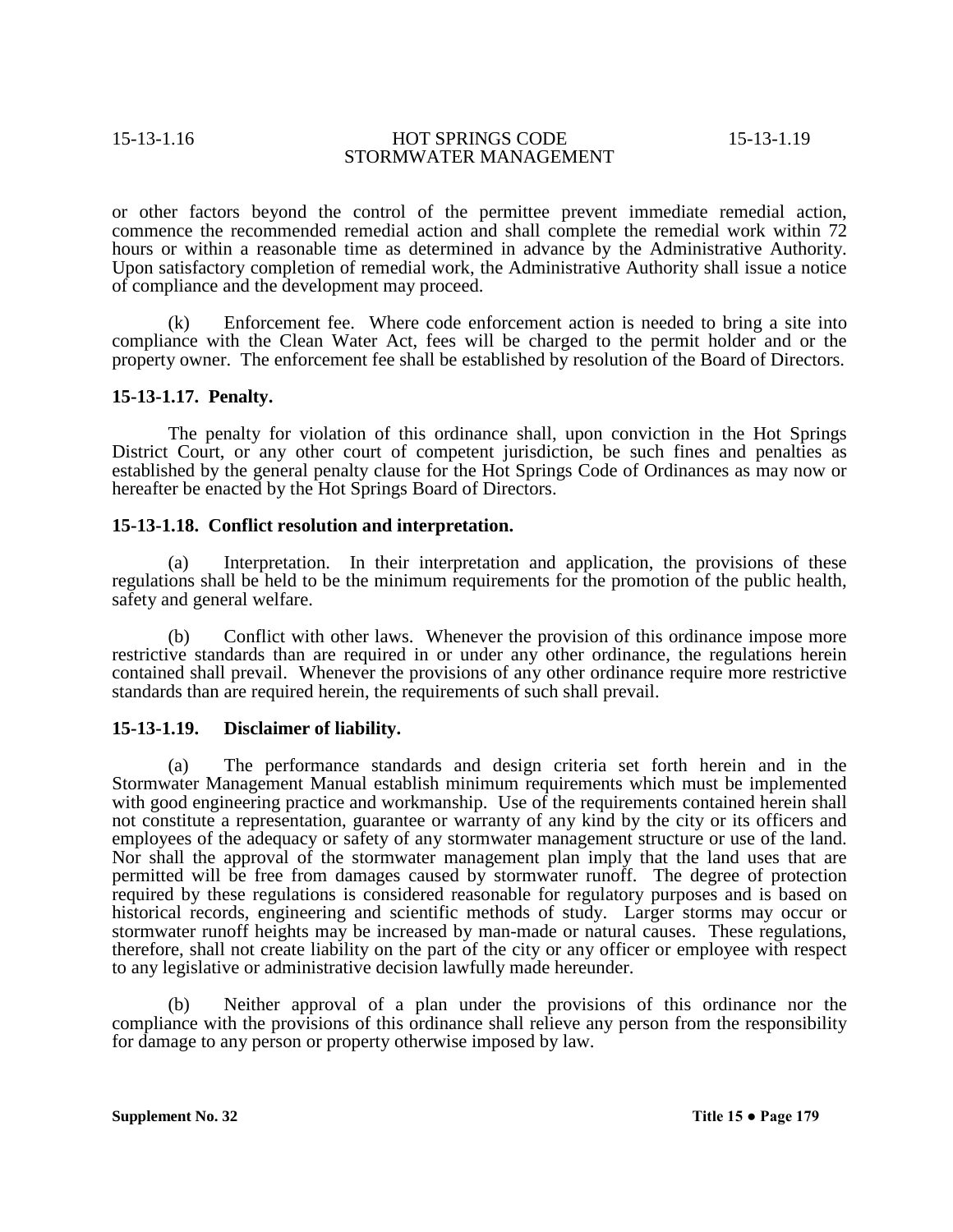### **15-13-1.20. Amendments.**

For the purpose of providing for the public health, safety and general welfare, the Board of Directors may, from time to time, amend the provisions of these regulations. This ordinance may be amended in the manner as prescribed by law for its original adoption. Before the Board of Directors considers an amendment to this ordinance, it must seek the advice of the Administrative Authority who will make a recommendation for each amendment within thirty (30) days of this request.

### **15-13-2. Pre-existing projects.**

Any applicant or owner of a parcel of land within the jurisdiction of the City of Hot Springs who has constructed a required stormwater management facility or who is in the application process shall be held to the requirements in effect at the time the permit was approved.

### **15-13-3. Severability.**

The provisions of this ordinance are severable. If any term, requirement or provision of this ordinance or the application thereof to any person or circumstance shall, to any extent, be found invalid or unenforceable, the remainder of this ordinance or the application of such terms, requirements and provisions to persons or circumstances other than those to which it is held invalid or unenforceable, shall not be affected thereby and each term, requirement or provision of this ordinance shall be valid and be enforced to the fullest extent permitted by law. The City hereby declares that it would have enacted the remainder of these regulations even without any such part, provision or application found to be unlawful or invalid.

(Ord. No. 5378, §§ 1-3, 9-6-05)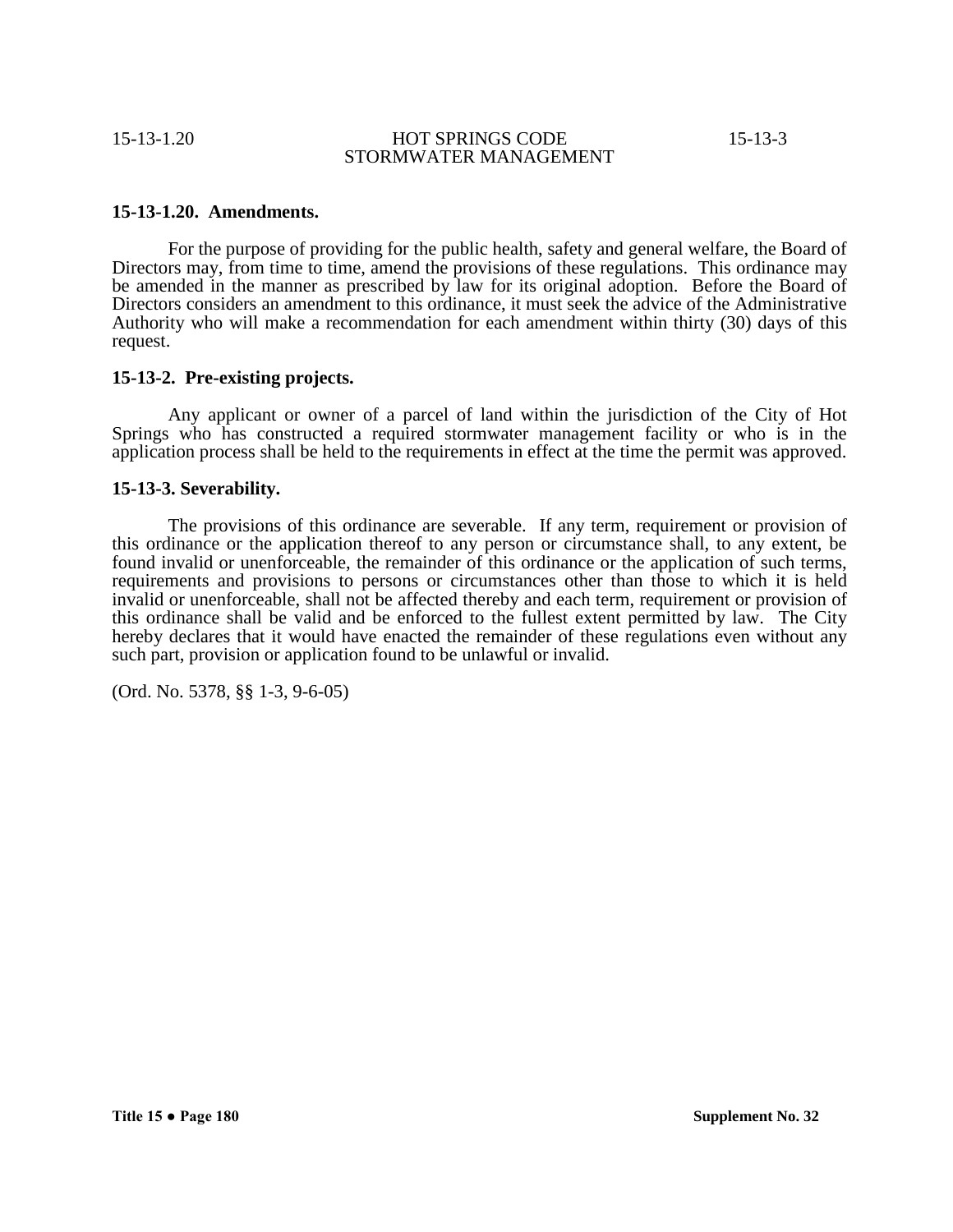# DIVISION II. STORMWATER FEES

# *ARTICLE I. PERMIT FEE SCHEDULE*

# *15-13-4. Stormwater management - Fee schedule.*

*The following fee schedule is hereby adopted:*

### *STORMWATER MANAGEMENT ORDINANCE FEE SCHEDULE*

*(a) Permit Fees*

| Single family dwelling or part of larger common plan           | \$25.00  |
|----------------------------------------------------------------|----------|
| Multiple family dwelling (4 units or less)                     | \$100.00 |
| Multiple family dwelling (5 units or more)                     | \$250.00 |
| Commercial & industrial buildings:                             |          |
| (Less than $10,000$ sq. ft.)                                   | \$100.00 |
| $(10,000 \text{ sq. ft. or larger})$                           | \$250.00 |
| Commercial & industrial building additions:                    |          |
| (Less than $10,000$ sq. ft.)                                   | \$50.00  |
| $(10,000$ sq. ft. or larger)                                   | \$100.00 |
| Parking lots (Less than $4,000$ sq. ft.)                       | \$50.00  |
| Parking lots $(4,000 \text{ sq. ft.} - 9,999 \text{ sq. ft.})$ | \$75.00  |
| Parking lots (10,000 sq. ft. or more)                          | \$100.00 |
| Subdivisions (up to 5 lots)                                    | \$100.00 |
| Subdivisions (6 to 12 lots)                                    | \$200.00 |
| Subdivisions (13 or more lots)                                 | \$400.00 |
| Land disturbance only $(1 to 5 acres)$                         | \$100.00 |
| Land disturbance only (more than 5 acres)                      | \$150.00 |
| Any activity with the potential to pollute (adjacent to a      |          |
| water body)                                                    | \$75.00  |

*(b) Enforcement Fees.*

| Administration Enforcement fee for monitoring and      |             |
|--------------------------------------------------------|-------------|
| <i>processing violation compliance (1 hr. minimum)</i> | \$50.00/hr. |
| Street Sweeper (minimum)                               | \$100.00    |
| Other equipment or action (minimum)                    | \$100.00    |

*Triple Fee Penalty (Triple the original cost of the stormwater permit for starting construction before permitting if the site was required to meet compliance with stormwater requirements).*

*(Res. No. 6826, §1, 4-7-08)*

*Editor's note - §15-13-4 was adopted by Resolution but included in the Code of Ordinances due to its permanent nature.*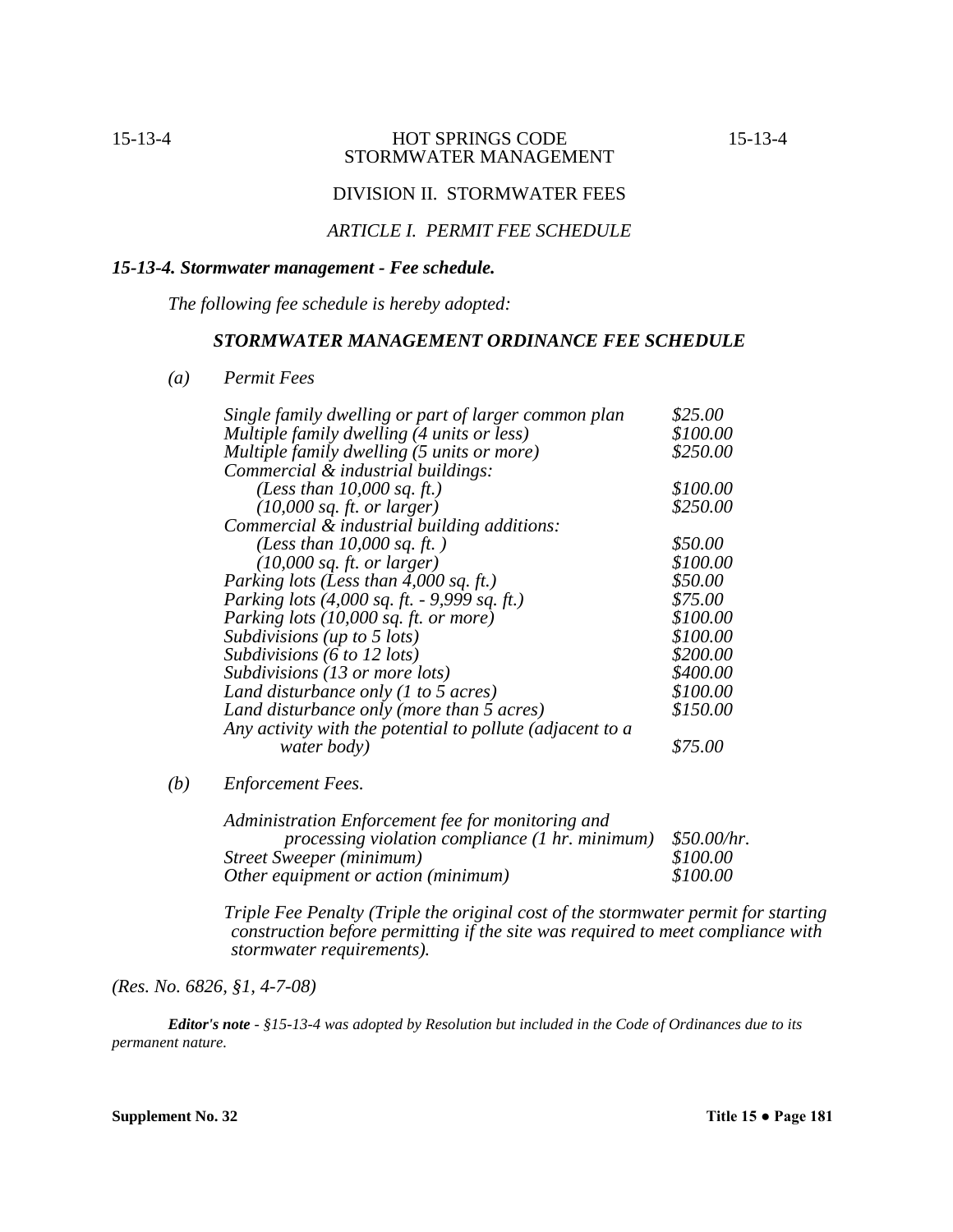### ARTICLE II. STORMWATER UTILITY FUND

### **15-13-5. Stormwater utility fund.**

### **15-13-5.1. Creation.**

There is hereby created a fund to be entitled the "Stormwater Utility Fund" and all revenues generated by or on behalf of the stormwater drainage utility fees shall be deposited in said Stormwater Utility Fund and shall be used exclusively for the operation of the City of Hot Springs Stormwater Management Program and other storm-related equipment, construction, materials, supplies or services, including, but not limited to, storm-related disaster recovery and emergency preparedness provided to the community.

### **15-13-5.2. Stormwater utility fee.**

From and after the effective date of the ordinance, there shall be added to each municipal utility account (water, wastewater and/or solid waste), within the corporate limits of the city, a Stormwater utility fee based on impervious surface area in square feet (s.f.), as follows:

|             |                   | Cost Per Month |              |          |            |            |          |  |
|-------------|-------------------|----------------|--------------|----------|------------|------------|----------|--|
|             |                   | Current        | June- $2016$ | Jan-2017 | $Jan-2018$ | $Jan-2019$ | Jan-2020 |  |
| Residential |                   | \$3.00         | \$4.00       | \$4.00   | \$4.00     | \$4.25     | \$4.25   |  |
| Commercial  | $0 - 9.999$       | \$6.00         | \$8.00       | \$10.00  | \$12.00    | \$12.00    | \$12.00  |  |
|             | $10,000 - 49,999$ | \$6.00         | \$10.00      | \$12.00  | \$21.60    | \$28.80    | \$36.00  |  |
| Impervious  | $50,000 - 99,999$ | \$6.00         | \$12.00      | \$30.00  | \$54.00    | \$72.00    | \$90.00  |  |
| Surface in  | 100,000 - 249,999 | \$6.00         | \$28.00      | \$70.00  | \$126.00   | \$168.00   | \$210.00 |  |
| Square Feet | 250,000 - Above   | \$6.00         | \$60.00      | \$150.00 | \$270.00   | \$360.00   | \$450.00 |  |

 $(Ord. No. 6153, §1, 6-7-2016)$ 

# **15-13-5.3. Billing and collection.**

For purposes of billing and collection, the stormwater utility fee shall be considered a municipal utility fee and shall be billed and collected in the same manner and subject to the same procedures as all other municipal utilities (water, wastewater and sanitation) pursuant to the Uniform Municipal Utility Billing Procedure Ordinance.

### **15-13-5.4. Effective date.**

The stormwater utility fee, authorized in §15-13-5.2 hereof, shall be effective on all municipal utility bills rendered from and after August 1, 2016. (Ord. No.  $6153$ ,  $\S3$ ,  $6-7-2016$ )

(Ord. No. 5629, §1-4, 1-8-08)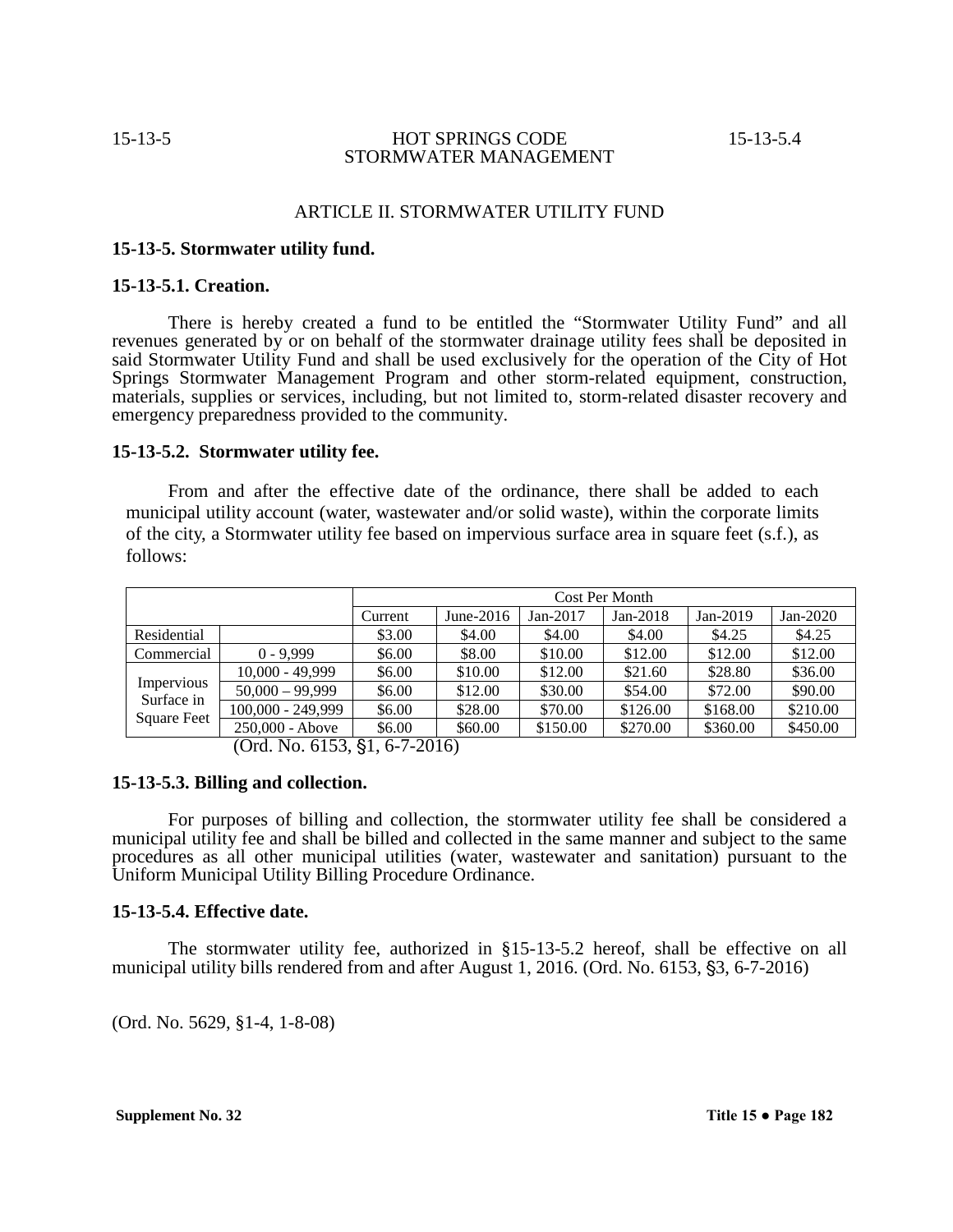### DIVISION III. HOT SPRINGS CREEK TUNNEL REGULATIONS

### **15-13-6. Hot Springs Creek Tunnel Regulations.**

The following regulations are hereby adopted and shall govern the location, installation and maintenance of certain facilities located within the Hot Springs Creek Tunnel.

### **15-13-6.1. Short title.**

This Ordinance shall be known and cited as the Hot Springs Creek Tunnel Regulations.

### **15-13-6.2. Purpose and scope.**

The primary purpose of the Hot Springs Creek Tunnel is to provide stormwater drainage and flood control. In this regard, no facilities, utility lines, structures or obstacles of any kind or nature whatsoever shall be placed within the tunnel except as permitted by this ordinance. This ordinance shall govern the location, installation and maintenance of all facilities permitted to be located within the tunnel. Any thermal water collection lines and facilities as installed and maintained by the National Park Service and within that portion of the tunnel within the federally exclusive jurisdiction and boundary of Hot Springs National Park are hereby exempt from the requirements of this ordinance.

## **15-13-6.3. Definitions.**

The following words, terms and phrases, when used in this ordinance, shall have the meanings ascribed to them in this section, except where the context clearly indicates a different meaning.

*Administrative authority*: such employees of the city as designated by the city manager with the authority and responsibility to administer this ordinance.

*Applicant:* the person, firm or corporation submitting a permit application pursuant to the provisions of this ordinance.

*City:* the municipal corporation known as the City of Hot Springs, Arkansas. The words "the city" or "this city" shall be construed as if the words "of Hot Springs, Arkansas" follow and shall extend to and include its several officers, board of directors, agents and employees.

*City engineer:* the employee of the city designated by the city manager as the city engineer or acting in the capacity of the city engineer.

*Permittee:* the person, firm or corporation to whom a permit has been issued pursuant to the requirements of this ordinance and who has installed facilities within the tunnel.

*Facilities:* such piping, lines, supports and materials installed, or proposed to be installed, within the tunnel for provision of a given utility.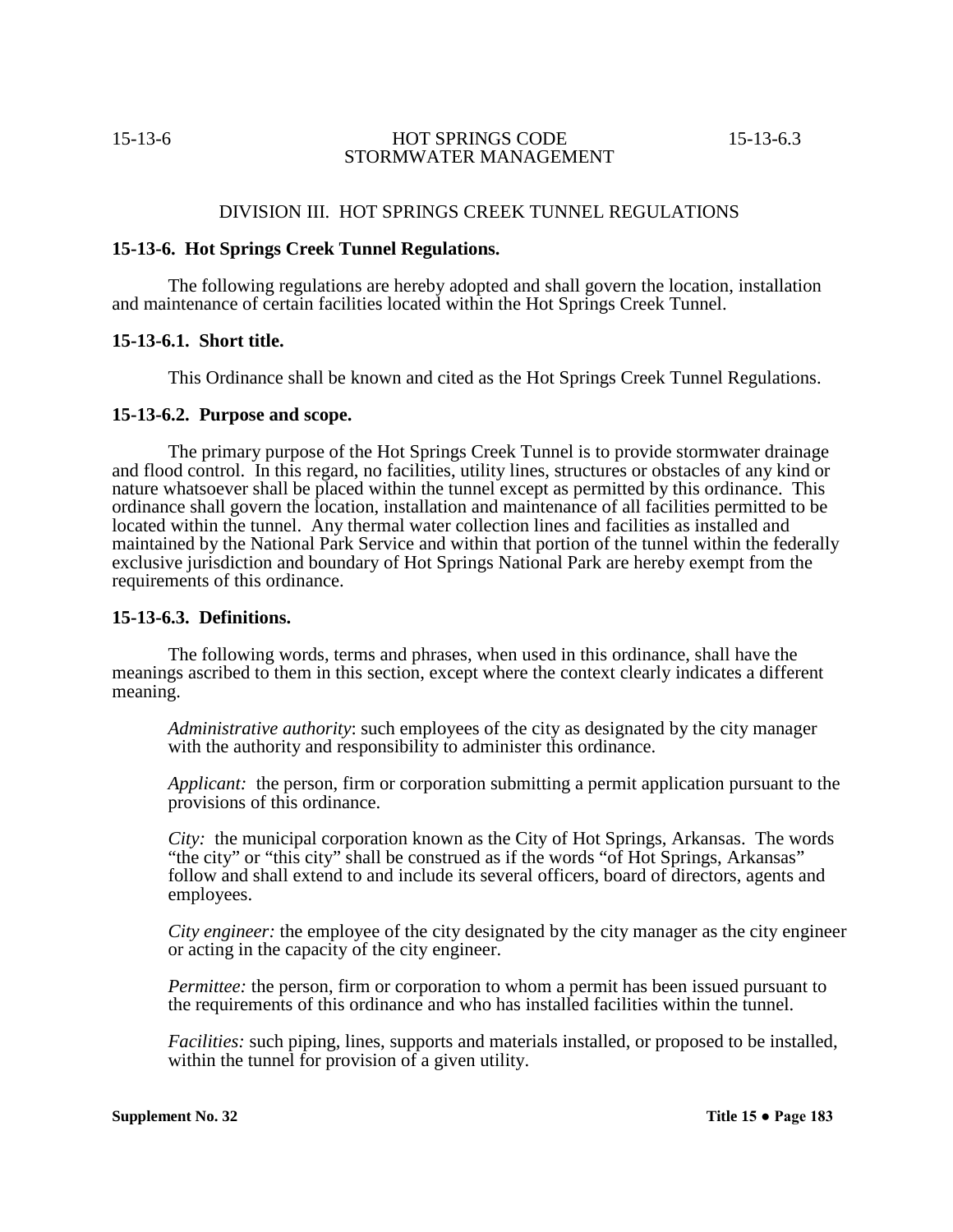*Tunnel:* that portion of Hot Springs Creek and its tributaries as contained within and flowing through man-made structures, located within public rights-of-way and private and public property commencing on Park Avenue (east branch - 1560 feet in length) and Whittington Avenue (west branch – 750 feet in length), and following underneath and adjacent to Central Avenue, Malvern Avenue and Broadway Street and terminating in the 100 block of Broadway Terrace (4,620 feet in length) and including a tributary within the Fountain Street right-of-way approximately 504 feet in length running northeast from Central Avenue.

*Utility:* the piping, lines, supports and ancillary equipment of such public and private utilities (natural gas, telephone, electricity, water, wastewater and thermal water) that may now or hereinafter exist within the tunnel.

*Utility company or Owner:* such person, firm or corporation as may own, maintain or otherwise be responsible for facilities placed within the tunnel.

### **15-13-6.4. Permit applications.**

Any applicant desiring to place facilities within the tunnel, access the tunnel for repairs, maintenance, or inspection or otherwise enter the tunnel shall make application with the administrative authority on such forms as may be prescribed by the administrative authority. The application forms for tunnel access shall include the following information together with such other information as the administrative authority may require including name and contact information for all persons to be entering the tunnel, the purpose of their entry and the expected duration. Applications for placement of new facilities or replacement of existing facilities shall, in addition, include such information as the administrative authority shall deem necessary to ascertain the purpose of the facilities and compliance with the requirements of this ordinance.

### **15-13-6.5. Access notification required.**

Any person entering the tunnel, for any purpose whatsoever, shall obtain a confined space entry permit from the Hot Springs Fire Department not less than twenty-four (24) hours prior to entering the tunnel. On the date of entry, the permit holder shall notify the fire department not less than one hour prior to their anticipated entry time. The permit holder will state the number of persons entering the tunnel and the anticipated duration of each entry. The permit holder shall notify the fire department immediately upon exiting the tunnel. If the entry includes any sections within the federally exclusive jurisdiction and boundary of Hot Springs National Park, such person(s) shall also notify the Superintendent of Hot Springs National Park. The administrative authority shall provide copies of any construction permit applications to the Fire Department and Superintendent of Hot Springs National Park when entry is anticipated.

### **15-13-6.6. Construction permit required.**

A construction permit, issued by the administrative authority, shall be obtained prior to constructing, repairing, or otherwise placing or maintaining any facilities within the tunnel or entering the tunnel for any purpose. All construction, maintenance or repair commenced pursuant to a construction permit shall be accomplished in accordance with the requirements of this ordinance. Should the administrative authority detect any construction deficiencies, the owner shall be given a reasonable time to correct such deficiencies. Failure to do so will result in the removal of any deficient facilities from the tunnel by the city. **Title 15 ● Page 184 Supplement No. 32**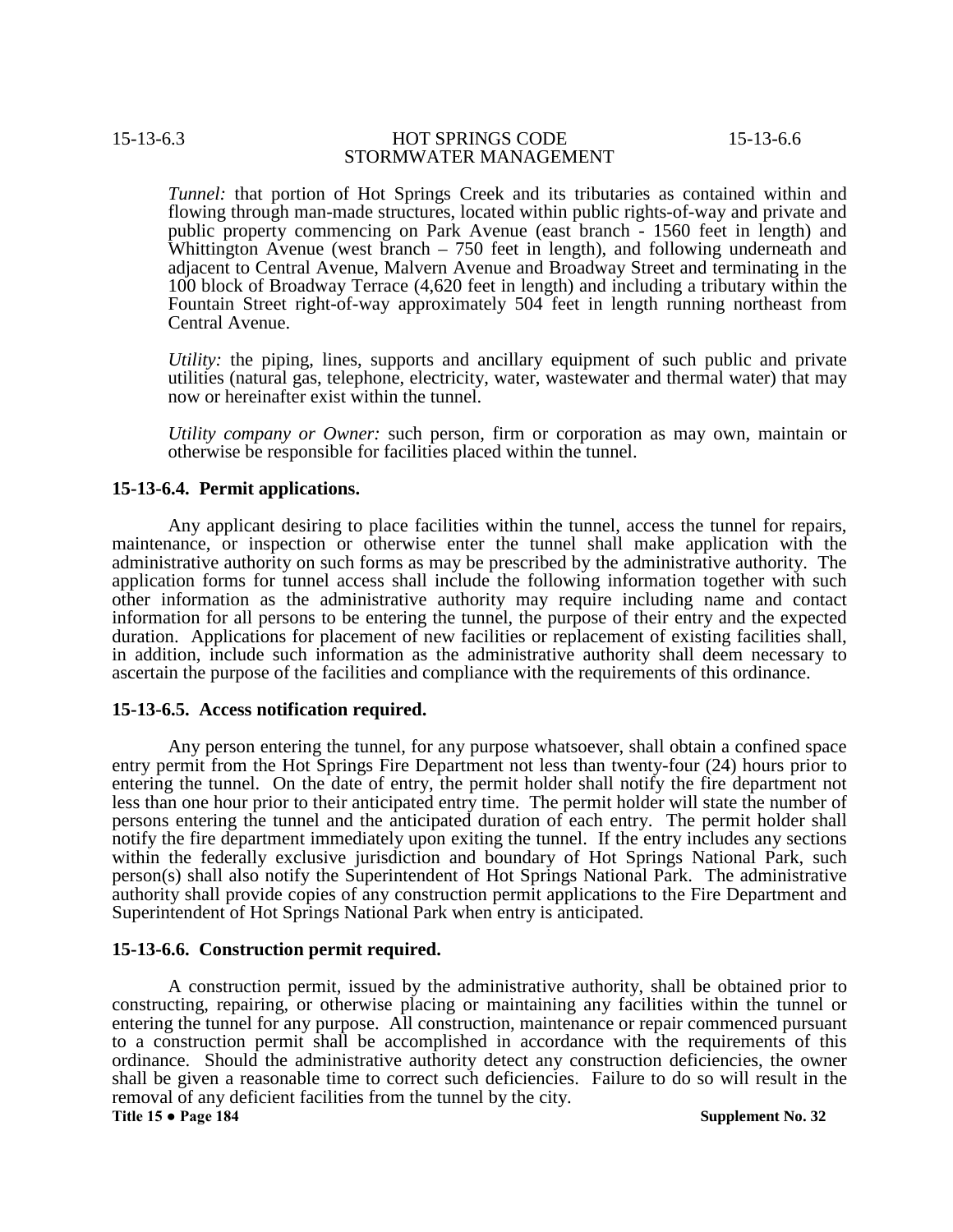## **15-13-6.7. Other permits.**

The applicant shall, in addition, obtain such other permits and authorizations as may be required for activities within the boundary of Hot Springs National Park.

### **15-13-6.8. Facility permit required.**

Once facilities are constructed and installed by the owner and inspected and approved as meeting the requirements of this ordinance by the administrative authority, a permanent facility permit shall be granted. Facilities may not be located or maintained within the tunnel without a valid facility permit issued by the administrative authority. A permitted facility is hereby considered to be conditional from year-to-year and, therefore, subject to annual renewal and inspection by the administrative authority. The administrative authority shall maintain a record of all such facility permits on such forms and in such manner as the administrative authority may prescribe. It is the permittee's responsibility to keep their contact and permit information current.

### **15-13-6.9. Maintenance required.**

All facilities shall be maintained in good working order by the owner at all times. The administrative authority shall inspect the tunnel not less than annually and shall provide to the owner a "notice of repair" if any deficiencies are found. The owner shall accomplish all required repairs within ninety (90) days of such notification. Failure to make necessary repairs will result in such facilities being declared abandoned and subject to removal by the city.

### **15-13-6.10. Additional facilities.**

Additional facilities shall not be added to the tunnel unless an existing facility is removed or utilized for such additional facility. Provided, however, additional facilities may be permitted in the main tunnel and tributary branches after the tunnel capacity has been determined by the city engineer to have available capacity and the installation thereof is approved by the board of directors.

### **15-13-6.11. Required materials.**

The following materials and construction methods shall apply to all facilities placed within the tunnel after the effective date of this ordinance.

- (a) Facility materials shall be of a type that will not promote additional maintenance due to excessive corrosion or calcification of pipe cross sectional area as approved by the city engineer. Prohibited pipe materials are black steel, clay, concrete, and any other material not approved by the city engineer
- (b) Thermal water utility pipe shall have the minimum necessary thermal insulation, when needed, with a hard continuous smooth cover with no loose joints that could inhibit the stormwater flow and with the ability to stay intact under stormwater conditions as approved by the city engineer for permitted use.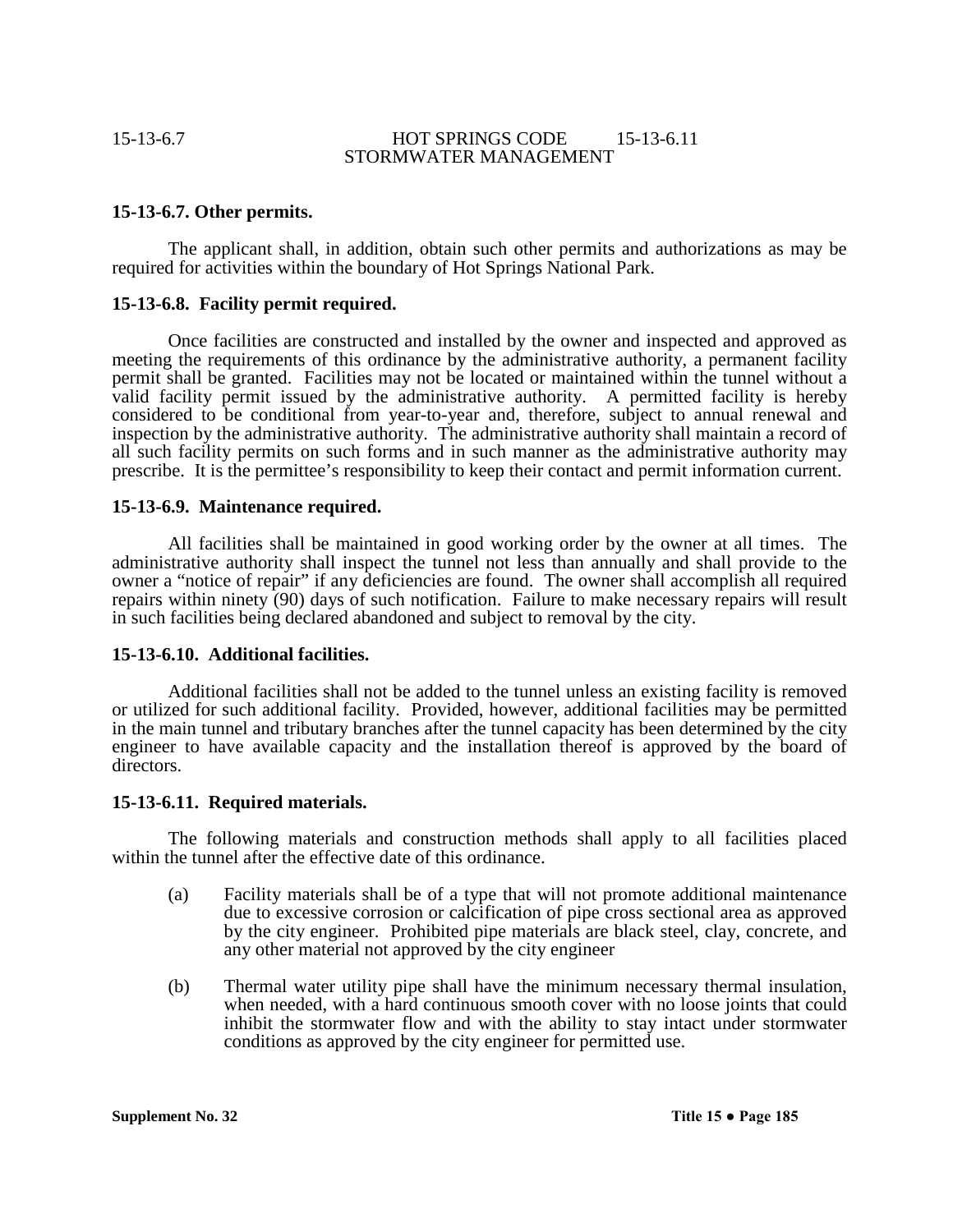- (c) Facility attachments to the tunnel wall should be located in a manner that does not block any stormwater pipe outfall into the tunnel, provides the least obstruction to stormwater flow with no protruding pipe hangers and a solid connection to the upper tunnel wall section as approved by the city engineer.
- (d) Facility attachments may be located in the tunnel arch section against reinforced concrete material but not attached to the stone-arched sections.
- (e) All facilities shall have the smallest cross section area as possible to serve the intended use.

### **15-13-6.12. Abandoned facilities.**

Any facilities determined by the administrative authority to be abandoned may be removed by the city not less than thirty (30) days after issuance of a "notice of removal." For purposes of this section, abandoned facilities includes the following:

- (a) any facility determined as not being in active service for a period of one year or longer; or
- (b) any facility which is not repaired within ninety (90) days after a "notification to repair" has been issued by the administrative authority; or
- (c) any facility for which the annual permit has not been renewed within three months of the expiration thereof.

# **15-13-6.13. Training required.**

Any persons entering the tunnel must be properly trained in the safety procedures of working in an underground environment, defined by OSHA as a "confined space" or in the company of such duly trained person(s).

### **15-13-6.14. Pre-existing facilities.**

Facilities existing within the tunnel prior to the effective date of this ordinance (pre-<br>existing facilities) shall be inspected and granted a facility permit. The owners of such facilities shall be notified of any needed repairs. Such repairs shall be made within ninety (90) days of such notification, or such facilities shall be considered abandoned. Pre-existing facilities will not be required to meet the material standards as required by the ordinance except and unless such facilities are replaced. Pre-existing facilities shall otherwise be subject to the provisions of this ordinance.

### **15-13-6.15. Notice.**

All notices as required herein shall be in writing to the address of record on the facility permit. Notice of repair shall be by regular first-class mail. Notice of removal shall be by certified mail, return receipt requested. Should written notice not be accepted or otherwise accomplished by mail, a legal notice shall be placed in a newspaper of general circulation.

**Title 15 ● Page 186 Supplement No. 32**